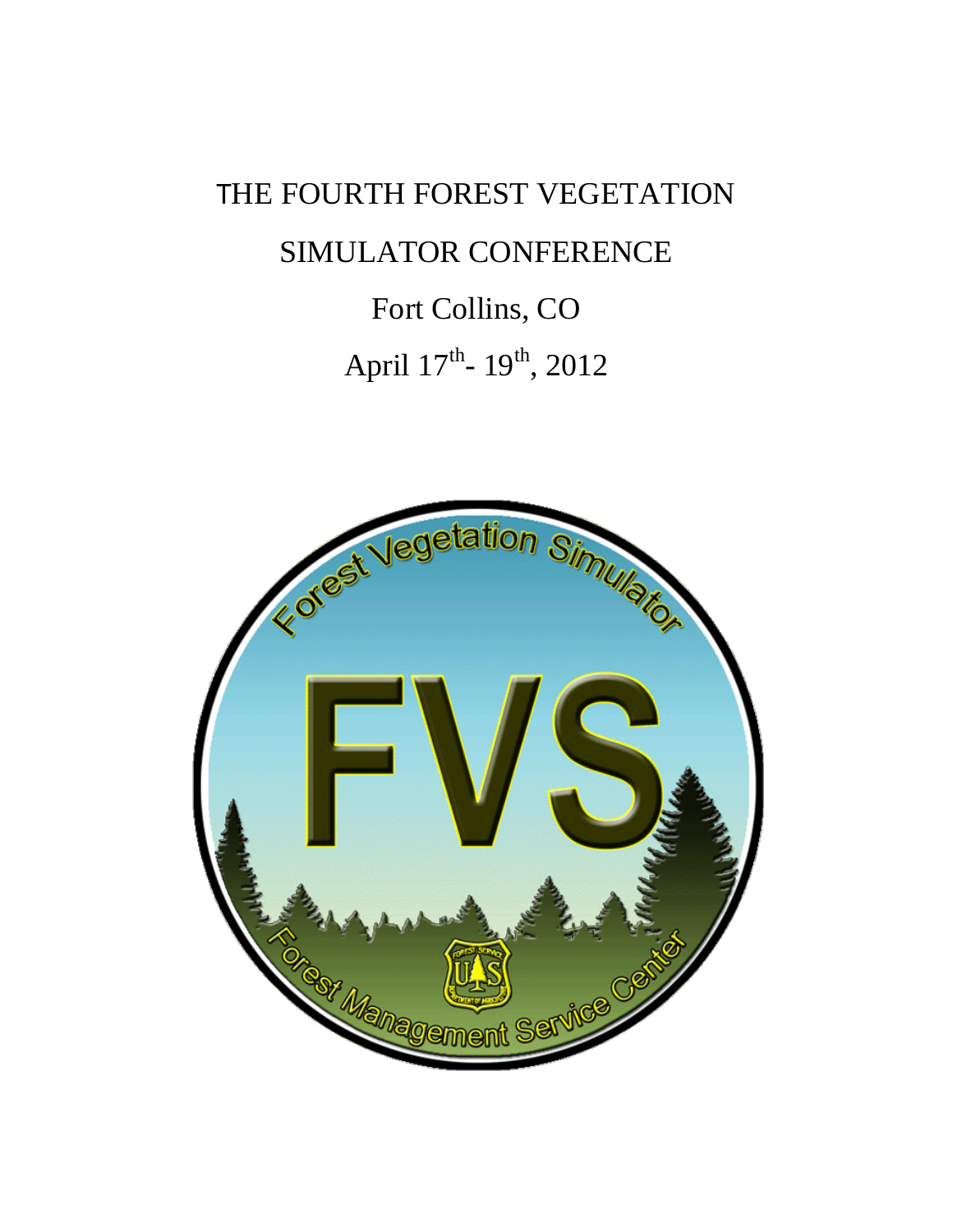All presentations will be held at the Fort Collins Hilton Hotel located at:

425 W. Prospect Road 970-482-2626 [www.fortcollins.hilton.com](http://www.fortcollins.hilton.com/)

The Tuesday evening dinner and poster session will be held at the Fort Collins Brewery located at:

1020 E. Lincoln Ave 970-472-1499 <http://www.fortcollinsbrewery.com/>

All workshops will be held at the Natural Resource Research Center located at:

2150 E. Centre Ave, Building A 970-295-5020 <http://www.fort.usgs.gov/about/nrrc.asp>

The FVS Conference Committee:

Judy Adams, Tim Bottomley, Dave Cawrse, Nick Crookston, Gary Dixon, Chris Dahl, Lance David, Bob Havis, Chad Keyser, Leah Rathbun, Stephanie Rebain, Erin Smith-Mateja, Mike Van Dyck, and Dave Wilson

Conference Endorsements:

Society of American Foresters (SAF) The International Union of Forestry Research Organization (IUFRO) Group: 4.01.02 Growth models for tree and stand simulation Conference Sponsors: US Forest Service, National Headquarters Forest Management US Forest Service, Rocky Mountain Research Station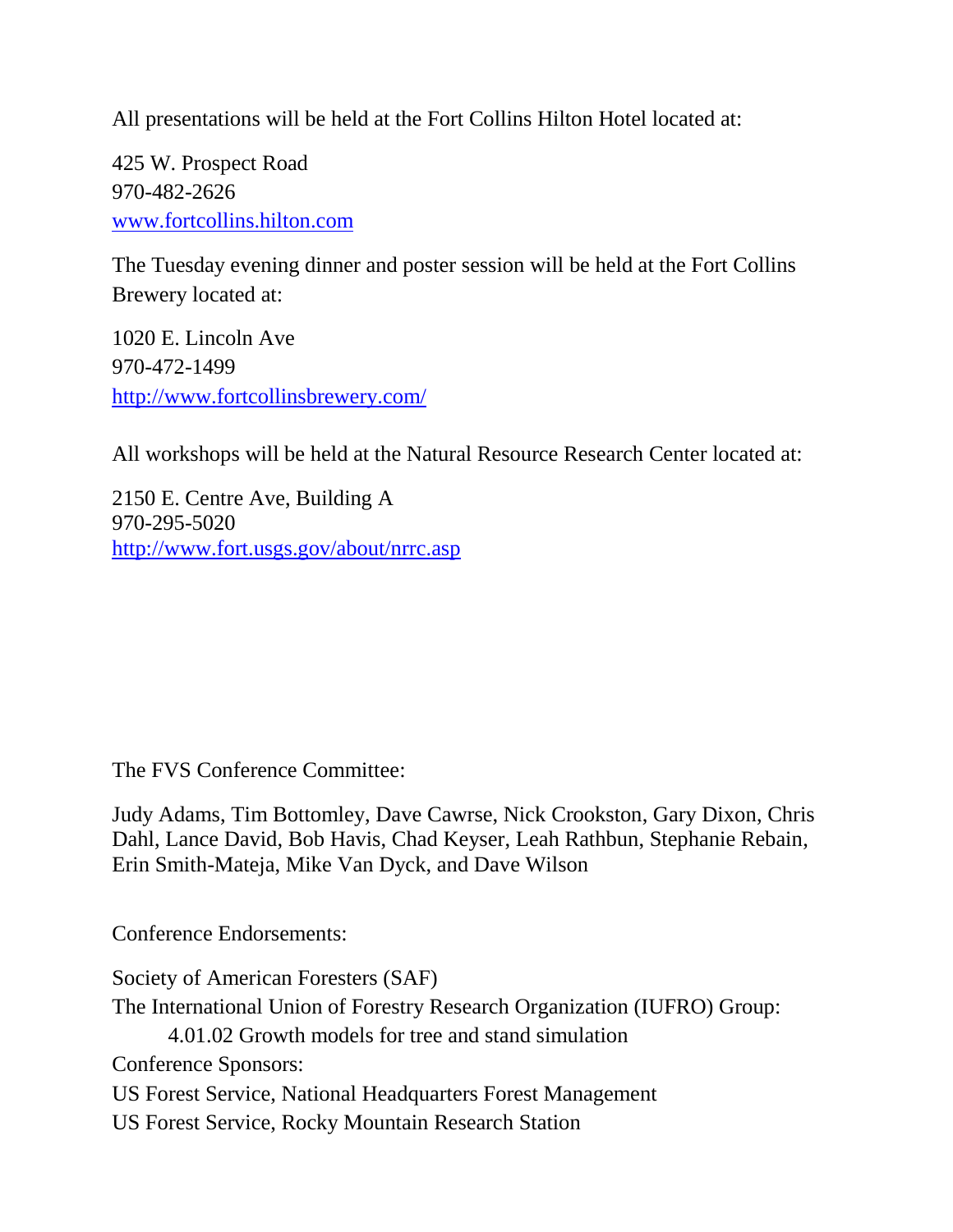| Tuesday, April 17th, 2012             |                                                                                                                                                                                                                                                                                 |                                                                                                                                                                                                    |  |  |  |  |
|---------------------------------------|---------------------------------------------------------------------------------------------------------------------------------------------------------------------------------------------------------------------------------------------------------------------------------|----------------------------------------------------------------------------------------------------------------------------------------------------------------------------------------------------|--|--|--|--|
| <b>Salons IV and VI at the Hilton</b> |                                                                                                                                                                                                                                                                                 |                                                                                                                                                                                                    |  |  |  |  |
| $7:00 - 8:00$ am                      | <b>Registration</b>                                                                                                                                                                                                                                                             |                                                                                                                                                                                                    |  |  |  |  |
| $8:00 - 8:15$ am                      | <b>Welcome and Program Overview</b><br>Michael Van Dyck-Forest Vegetation Simulator (FVS) Group Program Leader<br><b>US Forest Service, Forest Management Service Center</b>                                                                                                    |                                                                                                                                                                                                    |  |  |  |  |
|                                       | <b>Keynote Address</b>                                                                                                                                                                                                                                                          |                                                                                                                                                                                                    |  |  |  |  |
| Moderated by Dave Cawrse              |                                                                                                                                                                                                                                                                                 |                                                                                                                                                                                                    |  |  |  |  |
|                                       | <b>Keynote Address</b>                                                                                                                                                                                                                                                          |                                                                                                                                                                                                    |  |  |  |  |
| $8:15 - 9:15$ am                      | <b>Sam Foster – Station Director</b><br><b>US Forest Service, Rocky Mountain Research Station</b>                                                                                                                                                                               |                                                                                                                                                                                                    |  |  |  |  |
|                                       | <b>Cal Joyner – Director of Forest Management</b><br><b>US Forest Service, National Forest Systems</b>                                                                                                                                                                          |                                                                                                                                                                                                    |  |  |  |  |
|                                       | <b>Session 1: Climate</b>                                                                                                                                                                                                                                                       |                                                                                                                                                                                                    |  |  |  |  |
|                                       | Moderated by Erin Smith-Mateja                                                                                                                                                                                                                                                  |                                                                                                                                                                                                    |  |  |  |  |
| $9:15 - 9:40$ am                      | Climate-FVS: An Update<br>Nicholas L. Crookston - Operations Research Analyst<br><b>US Forest Service, Rocky Mountain Research Station</b>                                                                                                                                      |                                                                                                                                                                                                    |  |  |  |  |
| $9:40 - 10:05$ am                     | <b>Incorporating Eastern Tree Species Responses to Climate Change into Climate-FVS</b><br><b>Melissa Shockey - Graduate Research Assistant</b><br>Virginia Tech                                                                                                                 |                                                                                                                                                                                                    |  |  |  |  |
| $10:05 - 10:35$ am                    | <b>Coffee Break</b>                                                                                                                                                                                                                                                             |                                                                                                                                                                                                    |  |  |  |  |
|                                       | <b>Session 2A: Insects</b>                                                                                                                                                                                                                                                      | <b>Session 2B: Carbon</b>                                                                                                                                                                          |  |  |  |  |
|                                       | Moderated by Lance David                                                                                                                                                                                                                                                        | Moderated by Morris Johnson                                                                                                                                                                        |  |  |  |  |
|                                       | Salon IV                                                                                                                                                                                                                                                                        | Salon VI                                                                                                                                                                                           |  |  |  |  |
| $10:35 - 11:00$ am                    | <b>Modeling the Effects of Emerald Ash</b><br><b>Borer on Forest Composition in the</b><br>Lake States<br><b>Ryan D. DeSantis - Postdoctoral</b><br><b>Research Associate</b><br><b>University of Missouri</b><br><b>US Forest Service, Northern Research</b><br><b>Station</b> | <b>Application study of Forest Carbon Storage</b><br><b>Estimation System in Larix olgensis</b><br>plantations based on FFE-FVS<br>Ma Wei - Graduate Student<br><b>Beijing Forestry University</b> |  |  |  |  |
| $11:00 - 11:25$ am                    | <b>Study on the Risk and Dynamic</b><br><b>Simulation of Pinus tabulaeformis</b><br>Damaged by Dendroctonus valens in<br>Shanxi Area of China<br>Juan Shi - Associate Professor<br><b>Beijing Forestry University</b>                                                           | <b>Carbon Sequestration Estimation in Virginia</b><br><b>Ecosystem Services Calculators</b><br><b>Christine E. Blinn - Research Scientist</b><br>Virginia Tech                                     |  |  |  |  |
|                                       | <b>Session 3A: Validation</b>                                                                                                                                                                                                                                                   | <b>Evaluating Carbon Stock Estimates and</b>                                                                                                                                                       |  |  |  |  |
| Moderated by Chris Dahl               |                                                                                                                                                                                                                                                                                 | <b>Projections from the Forest Vegetation</b><br><b>Simulator</b>                                                                                                                                  |  |  |  |  |
| Salon IV                              |                                                                                                                                                                                                                                                                                 | Coeli M. Hoover - Research Ecologist                                                                                                                                                               |  |  |  |  |
| $11:25 - 11:50$ am                    | <b>Towards Unbiased Stand-Level</b><br><b>Imputation from LiDAR-Derived</b><br><b>Predictors</b><br><b>Andrew Hudak - Research Forester</b><br><b>US Forest Service, Rocky Mountain</b><br><b>Research Station</b>                                                              | <b>US Forest Service, Northern Research</b><br><b>Station</b>                                                                                                                                      |  |  |  |  |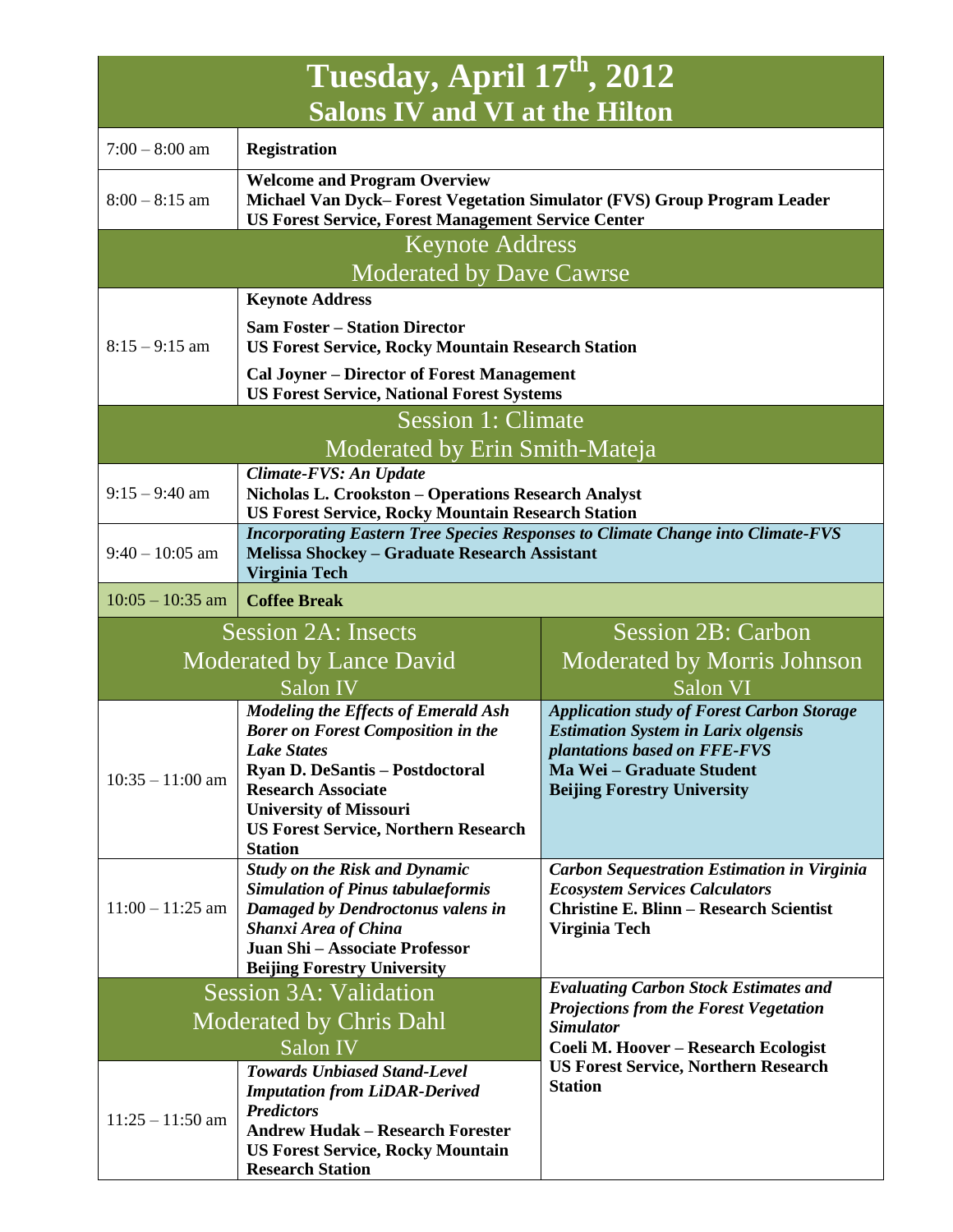| $11:50 - 1:00$ pm | <b>Lunch Break</b>                                                                                                                                                                                                                                                |                                                                                                                                                                                                                                                                                                                                                                       |  |  |
|-------------------|-------------------------------------------------------------------------------------------------------------------------------------------------------------------------------------------------------------------------------------------------------------------|-----------------------------------------------------------------------------------------------------------------------------------------------------------------------------------------------------------------------------------------------------------------------------------------------------------------------------------------------------------------------|--|--|
| $1:00 - 1:25$ pm  | <b>Model Validation of the Northeast</b><br>Variant of the Forest Vegetation<br><b>Simulator</b><br><b>Matthew Russell - Graduate Student</b><br><b>University of Maine</b>                                                                                       | <b>Building a Database of Forest Carbon</b><br><b>Functions Under Different Disturbance</b><br><b>Scenarios: a Prelude to the Forest Carbon</b><br><b>Management Framework (ForCaMF)</b><br>Alicia Peduzzi - Research Forester<br><b>US Forest Service, Rocky Mountain</b><br><b>Research Station</b>                                                                 |  |  |
| $1:25 - 1:50$ pm  | <b>Reconciling Validation and Sensitivity</b><br><b>Analysis Results of the Large Tree</b><br>Diameter Growth Model in the Utah<br>Variant of FVS<br>R. Justin DeRose - Research Ecologist<br><b>US Forest Service, Rocky Mountain</b><br><b>Research Station</b> | <b>Modelling Forest Landscape Carbon</b><br><b>Considering Management, Bark Beetles, and</b><br><b>Stochastic Wildfire</b><br><b>Andrew McMahan - Quantitative Ecologist</b><br><b>SOFTec Solutions, Inc.</b>                                                                                                                                                         |  |  |
| $1:50 - 2:15$ pm  | <b>Comparison of Alternatives to Estimate</b><br>Minnesota Statewide Changes in Aspen<br><b>Forest Type Volumes</b><br><b>Curtis L. VanderSchaaf - Forest</b><br><b>Modeler</b><br><b>Minnesota Department of Natural</b><br><b>Resources</b>                     | <b>Long-Term Effects of Fuel Treatments on</b><br><b>Carbon Pools</b><br>Nicole M. Vaillant - Fire Ecologist<br><b>US Forest Service, Pacific Northwest</b><br><b>Research Station</b>                                                                                                                                                                                |  |  |
| $2:15 - 2:45$ pm  | <b>Afternoon Break</b>                                                                                                                                                                                                                                            |                                                                                                                                                                                                                                                                                                                                                                       |  |  |
| $2:45 - 3:10$ pm  | A framework for Validation and Model<br><b>Improvement Using Forest Inventory</b><br><b>Analysis Data</b><br>John D. Shaw - Lead Analyst<br><b>US Forest Service, Rocky Mountain</b><br><b>Research Station</b>                                                   | <b>Session 3B: Fire and Fuels</b><br>Moderated by Stephanie Rebain<br>Salon VI<br>Developing a post-processor to link the Forest<br><b>Vegetation Simulator (FVS) and the Fuel</b><br><b>Characteristic Classification System (FCCS)</b><br><b>Morris Johnson - Research Fire Ecologist</b><br><b>US Forest Service, Pacific Northwest</b><br><b>Research Station</b> |  |  |
| $3:10 - 3:35$ pm  |                                                                                                                                                                                                                                                                   | Use of FFE-FVS for Fire Behavior Analysis<br>in a Restoration Context<br><b>Tessa Nicolet - Regional Fire Ecologist</b><br><b>US Forest Service, Southwestern Region</b>                                                                                                                                                                                              |  |  |
| $3:35 - 4:00$ pm  |                                                                                                                                                                                                                                                                   | <b>BC Variant of the FFE - New Methods for</b><br><b>Crowning, Spread, and Consumption</b><br>Sarah J. Beukema - Senior Systems<br><b>Ecologist</b><br><b>ESSA Technologies Ltd.</b>                                                                                                                                                                                  |  |  |
| $4:00 - 4:25$ pm  |                                                                                                                                                                                                                                                                   | The Efficacy and Limitations of Custom Fuel<br><b>Modeling Using FFE-FVS</b><br><b>Erin Noonan-Wright – Fire Application</b><br><b>Specialist</b><br><b>US Forest Service, Wildland Fire</b><br><b>Management Research, Development, and</b><br><b>Application</b>                                                                                                    |  |  |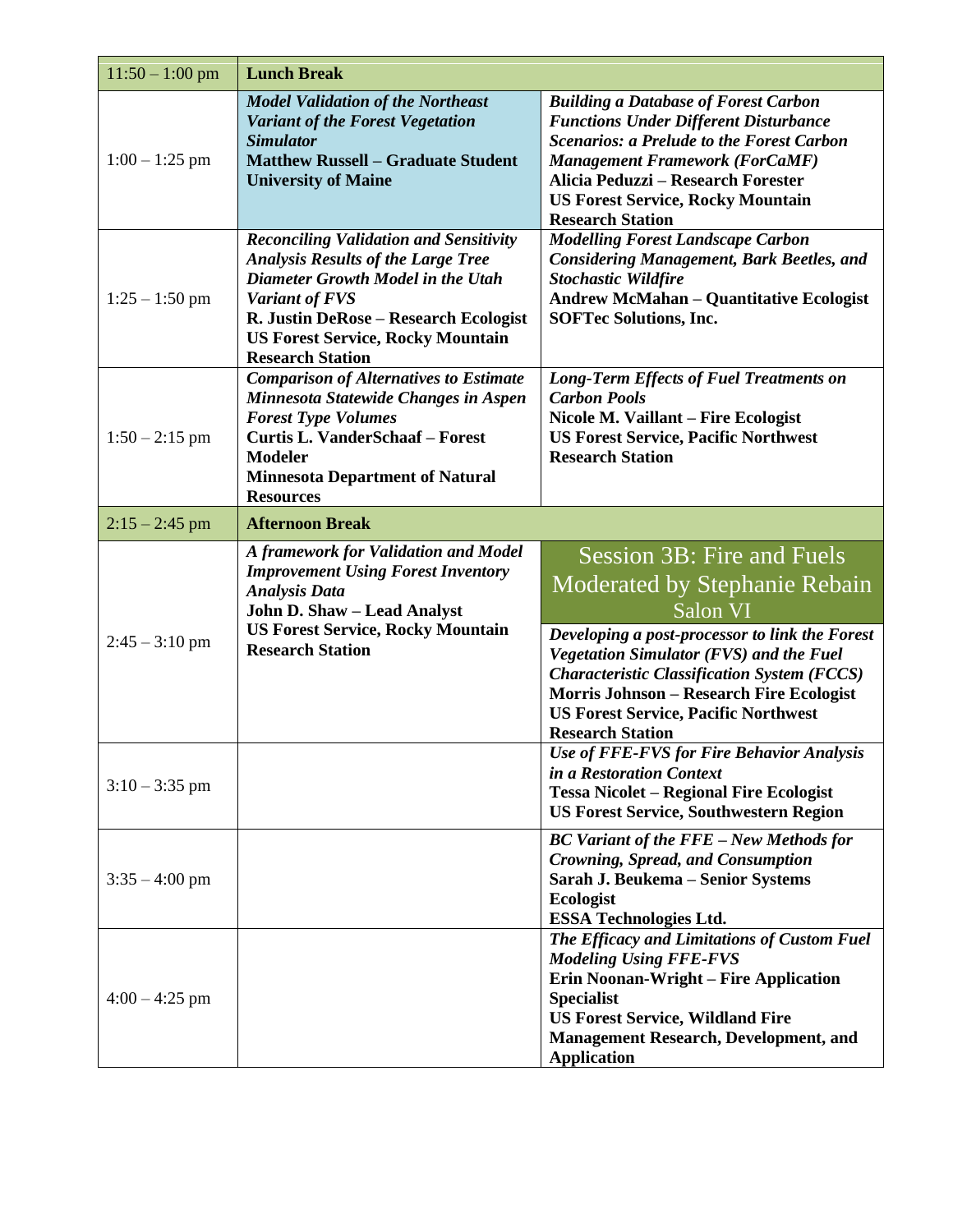|                             | <b>Session 4: Poster Presentations</b>                                                                                                                                                                                                                                                                           |  |  |  |  |
|-----------------------------|------------------------------------------------------------------------------------------------------------------------------------------------------------------------------------------------------------------------------------------------------------------------------------------------------------------|--|--|--|--|
| Moderated by Leah Rathbun   |                                                                                                                                                                                                                                                                                                                  |  |  |  |  |
| <b>Fort Collins Brewery</b> |                                                                                                                                                                                                                                                                                                                  |  |  |  |  |
|                             | Poster Presentations and Welcome Reception held at the Fort Collins Brewery                                                                                                                                                                                                                                      |  |  |  |  |
| $6:00 - 8:00$ pm            | <b>Using FVS to Model Carbon and Species Composition Trajectory Changes Resulting</b><br>from Disturbances<br><b>Megan K. Caldwell - Physical Scientist</b><br><b>US Geological Society</b>                                                                                                                      |  |  |  |  |
|                             | <b>FVS Underestimates Growth of Small Trees in Uneven-Aged Black Hills Ponderosa</b><br><b>Pine Stands</b><br><b>Seth Ex - Graduate Research Assistant</b><br><b>Colorado State University</b>                                                                                                                   |  |  |  |  |
|                             | Using the Forest Vegetation Simulator to Forecast Acorn Production at Bent Creek<br><b>Experimental Forest, NC, USA</b><br><b>Chad Keyser - Forester</b><br><b>US Forest Service, Forest Management Service Center</b>                                                                                           |  |  |  |  |
|                             | Linking FVS Into Agent-Based Modeling of Coupled Social-Ecological Systems<br>Jessica Leahy - Associate Professor<br><b>University of Maine</b>                                                                                                                                                                  |  |  |  |  |
|                             | Canopy Cover Estimates: Modifying FVS estimates to include different spatial patterns<br>Leah C. Rathbun - Forest Biometrician<br><b>US Forest Service, Forest Management Service Center</b>                                                                                                                     |  |  |  |  |
|                             | The Fire and Fuels Extension to the Forest Vegetation Simulator – Updates and<br><b>Enhancements 2007-2012</b><br><b>Stephanie Rebain - Forester</b><br><b>US Forest Service, Forest Management Service Center</b>                                                                                               |  |  |  |  |
|                             | <b>Estimated Timber Productivity and Financial Returns in a Natural Disturbance-Based</b><br><b>System Using FVS-NE</b><br><b>Mike R. Saunders - Assistant Professor</b><br><b>Purdue University</b>                                                                                                             |  |  |  |  |
|                             | Validating the Southern Variant Forest Vegetation Simulator (SN-FVS) Height<br>Predictions on Southeastern Hardwoods in Kentucky and Tennessee<br><b>Steven C. Stedman - Forest Research Associate III</b><br><b>Colorado State University, Center for Environmental Management of Military Lands</b><br>(CEMML) |  |  |  |  |
|                             | <b>Adaptive Management and Forest Vegetation Simulator Using the Event Monitor and</b><br>the Role of Potential Natural Vegetation for Climate Adaptation<br><b>Melody A. Steele - Forester</b><br><b>Bureau of Indian Affairs</b>                                                                               |  |  |  |  |
|                             | ArcFuels: an ArcGIS Interface for Fuel Treatment Planning and Wildfire Risk<br><b>Assessment</b><br><b>Nicole Vaillant – Fire Ecologist</b><br><b>US Forest Service, Pacific Northwest Research Station</b>                                                                                                      |  |  |  |  |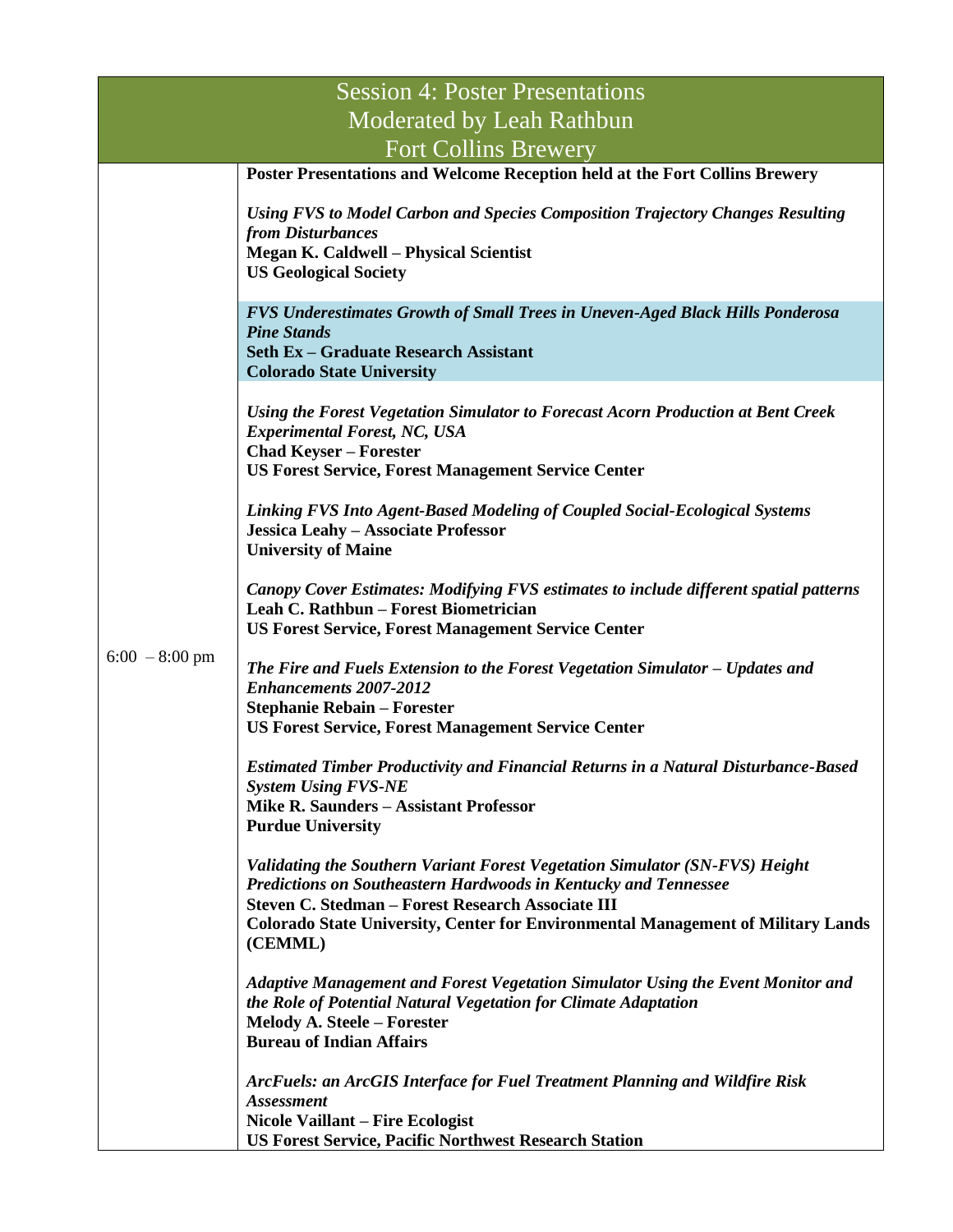| Wednesday, April 18th, 2012           |                                                                                                                                                                                                                                           |  |  |  |
|---------------------------------------|-------------------------------------------------------------------------------------------------------------------------------------------------------------------------------------------------------------------------------------------|--|--|--|
| <b>Salons IV and VI at the Hilton</b> |                                                                                                                                                                                                                                           |  |  |  |
| $8:00 - 8:15$ am                      | Housekeeping                                                                                                                                                                                                                              |  |  |  |
|                                       | Panel Discussion: Future of FVS                                                                                                                                                                                                           |  |  |  |
| Moderated by Gary Dixon               |                                                                                                                                                                                                                                           |  |  |  |
| $8:15 - 9:00$ am                      | Panelists: Nicholas Crookston, Donald Robinson, Michael Van Dyck, and Aaron<br>Weiskittel                                                                                                                                                 |  |  |  |
|                                       | <b>Session 5: Emerging Applications</b>                                                                                                                                                                                                   |  |  |  |
|                                       | <b>Moderated by Tim Bottomley</b>                                                                                                                                                                                                         |  |  |  |
| $9:00 - 9:25$ am                      | FVS as a Cooperator in Other Systems and Cooperation in FVS Development<br>Nicholas L. Crookston - Operations Research Analyst<br><b>US Forest Service Rocky Mountain Research Station</b>                                                |  |  |  |
| $9:25 - 9:55$ am                      | <b>Coffee Break</b>                                                                                                                                                                                                                       |  |  |  |
| $9:55 - 10:20$ am                     | Development of an Application Program Interface (API) for the Forest Vegetation<br><b>Simulator</b><br>Donald C.E. Robinson - Senior Systems Ecologist<br><b>ESSA Technologies, Ltd.</b>                                                  |  |  |  |
| $10:20 - 10:45$ am                    | <b>FVS-WRENSS: A Water Yield Postprocessor for FVS</b><br><b>Robert Havis - Information Technology Specialist</b><br><b>US Forest Service, Forest Management Service Center</b>                                                           |  |  |  |
| $10:45 - 11:10$ am                    | Coupling FASST and FVS to Simulate Climate and Silvicultural Impacts on Seasonal<br><b>Operability and Logging Equipment Terramechanics</b><br>Rob Keefe - Instructor<br><b>University of Idaho</b>                                       |  |  |  |
| $11:10 - 11:35$ am                    | Development and evaluation of the Acadian Variant of the Forest Vegetation Simulator<br><b>Aaron Weiskittel - Assistant Professor</b><br><b>University of Maine</b>                                                                       |  |  |  |
| $11:35 - 12:00$ pm                    | <b>FVS-ORGANON: Plugging in a New Growth Engine</b><br><b>Jeff Hamann - President</b><br><b>Forest Informatics, Inc.</b>                                                                                                                  |  |  |  |
| $12:00 - 1:00$ pm                     | <b>Lunch Break</b>                                                                                                                                                                                                                        |  |  |  |
| $1:00 - 1:25$ pm                      | FSVeg Spatial Data Analyzer: A Spatial Interface to Integrate FVS, FSVeg and FSVeg<br><b>Spatial technologies for Project and Landscape Analysis</b><br><b>Jonathan Marston - Systems Analyst</b><br><b>Cherokee Services Group</b>       |  |  |  |
| $1:25 - 1:50$ pm                      | NFS Regional Vegetation Classification Algorithms Embedded Within the Forest<br><b>Vegetation Simulator</b><br>Don Vandendriesche – Forester / Program Manager<br><b>US Forest Service, Southwestern Region</b>                           |  |  |  |
| $1:50 - 2:15$ pm                      | Local Weather Data Now Accessible and Usable in the Western Spruce Budworm<br><b>Defoliator Model Extension of Forest Vegetation Simulator</b><br>Helen Maffei - Forest Pathologist<br><b>US Forest Service, Forest Health Protection</b> |  |  |  |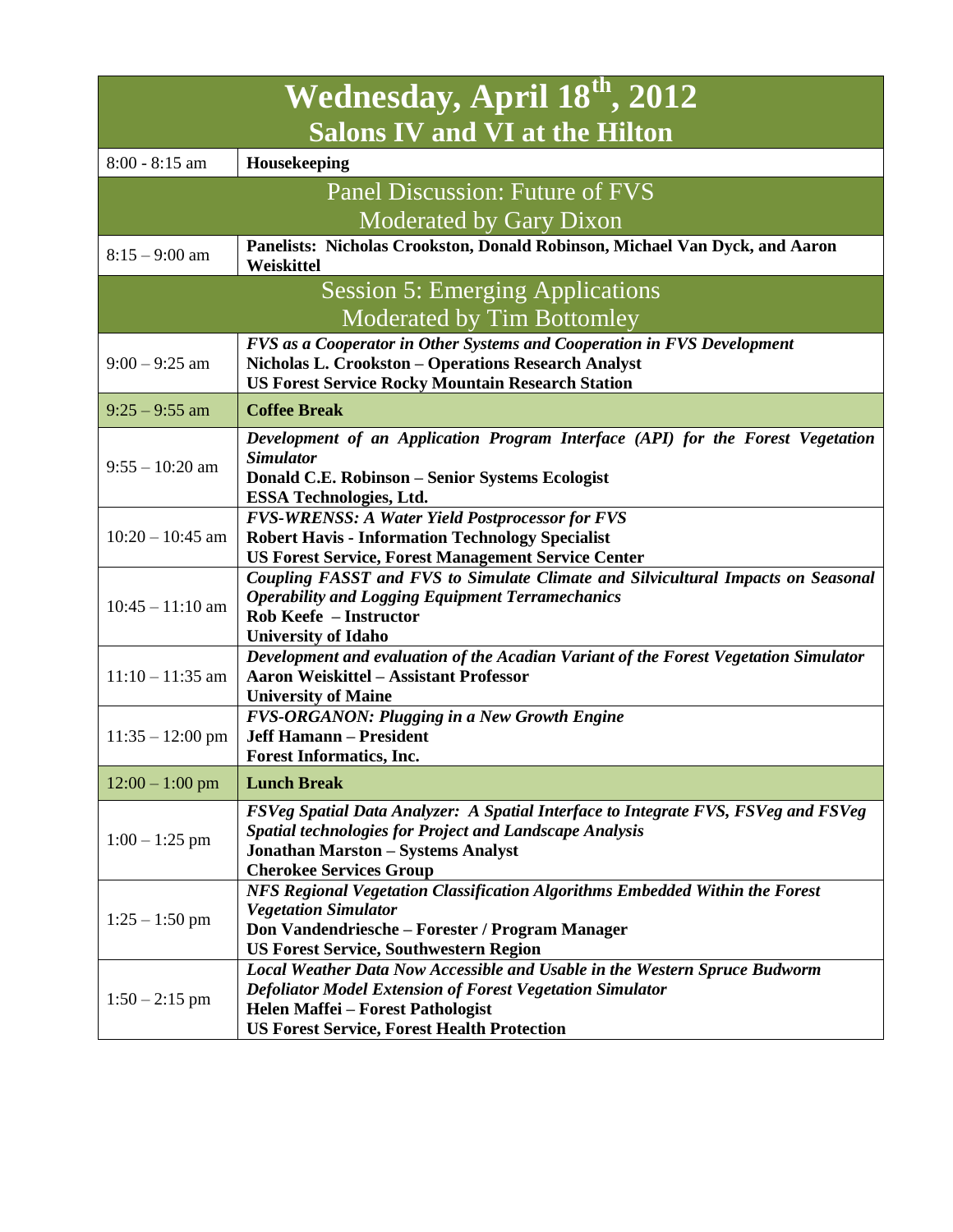| Session 6: Restoration and Management<br>Moderated by Chad Keyser |                                                                                                                                                                                                                                                            |  |  |
|-------------------------------------------------------------------|------------------------------------------------------------------------------------------------------------------------------------------------------------------------------------------------------------------------------------------------------------|--|--|
| $2:15 - 2:40$ pm                                                  | Development of Alternative Growth Equations for the Lake State Variant of the Forest<br>Vegetation Simulator (LS-FVS) to Capture the Increased Growth of Managed Stands<br>John M. Zobel - PhD student<br><b>University of Minnesota</b>                   |  |  |
| $2:40 - 3:10$ pm                                                  | <b>Afternoon Break</b>                                                                                                                                                                                                                                     |  |  |
| $3:10 - 3:35$ pm                                                  | Predicting Growth and Development of Managed and Unmanaged Eastern White Pine<br><b>Stands in Maine</b><br><b>Robert Seymour - Professor</b><br><b>University of Maine</b>                                                                                 |  |  |
| $3:35 - 4:00$ pm                                                  | Applying FVS to Quantify the Effects of Management Activities for Land Management<br>Planning<br>Don Vandendriesche – Forester / Program Manager<br><b>US Forest Service, Southwestern Region</b>                                                          |  |  |
| $4:00 - 4:25$ pm                                                  | <b>Estimating Growth Impacts of Interior Stand Edge in Gap-Based Silvicultural</b><br><b>Treatments Using FVS-NE</b><br>Mike R. Saunders - Assistant Professor<br><b>Purdue University</b>                                                                 |  |  |
| $4:25 - 4:50$ pm                                                  | Investigating Combined Long-Term Effects of Variable Tree Regeneration and Timber<br><b>Management on Forest Wildlife and Timber Production Using FVS</b><br><b>James D.A. Millington – Leverhulme Early Career Fellow</b><br><b>King's College London</b> |  |  |
| $4:50 - 5:15$ pm                                                  | Simulating Aspen/Birch Dynamics in a Woodland Heath Community: FVS Applied to<br><b>Ecosystem Restoration</b><br>Giorgio Vacchiano - Post Doctoral Researcher<br><b>University of Torino</b>                                                               |  |  |
| $5:15 - 5:30$ pm                                                  | <b>Closing Remarks</b><br>Michael Van Dyck – Forest Vegetation Simulator (FVS) Group Program Leader<br><b>US Forest Service</b>                                                                                                                            |  |  |

| Thursday, April 19th, 2012              |                                                                                                                                                 |                                                                                                        |                                                                                                                                                         |  |  |  |
|-----------------------------------------|-------------------------------------------------------------------------------------------------------------------------------------------------|--------------------------------------------------------------------------------------------------------|---------------------------------------------------------------------------------------------------------------------------------------------------------|--|--|--|
| <b>Natural Resource Research Center</b> |                                                                                                                                                 |                                                                                                        |                                                                                                                                                         |  |  |  |
| <b>Building A</b>                       |                                                                                                                                                 |                                                                                                        |                                                                                                                                                         |  |  |  |
| $8:30 - 11:30$ am                       | Refresher Workshop<br>Room 313<br>Organizers: Chris Dahl<br>and Stacie Holmes                                                                   | <b>Advanced Topics Workshop</b><br>Rooms 122-124<br>Organizers: Leah Rathbun<br>and Don Vandendriesche | Ask the Experts<br>Room $120$<br>Organizers: Michael Van<br>Dyck, Erin Smith-Mateja,<br>Chad Keyser, Stephanie<br>Rebain, Lance David, and Bob<br>Havis |  |  |  |
| $11:30 - 12:30$ pm                      | Lunch                                                                                                                                           |                                                                                                        |                                                                                                                                                         |  |  |  |
| $12:30 - 5:00$ pm                       | Landscape-level Analysis<br>Workshop<br>Rooms 122-124<br>Organizers: Chad Keyser,<br>Jonathan Marston,<br>Lynne Bridgford,<br>and Eric Twombly, | Climate Workshop<br>Room $120$<br>Organizers:<br>Erin Smith-Mateja<br>and Nicholas L. Crookston        | Carbon Workshop<br>Room 313<br>Organizers: Stephanie Rebain<br>and Coeli M. Hoover<br>(This class ends at 3:00pm)                                       |  |  |  |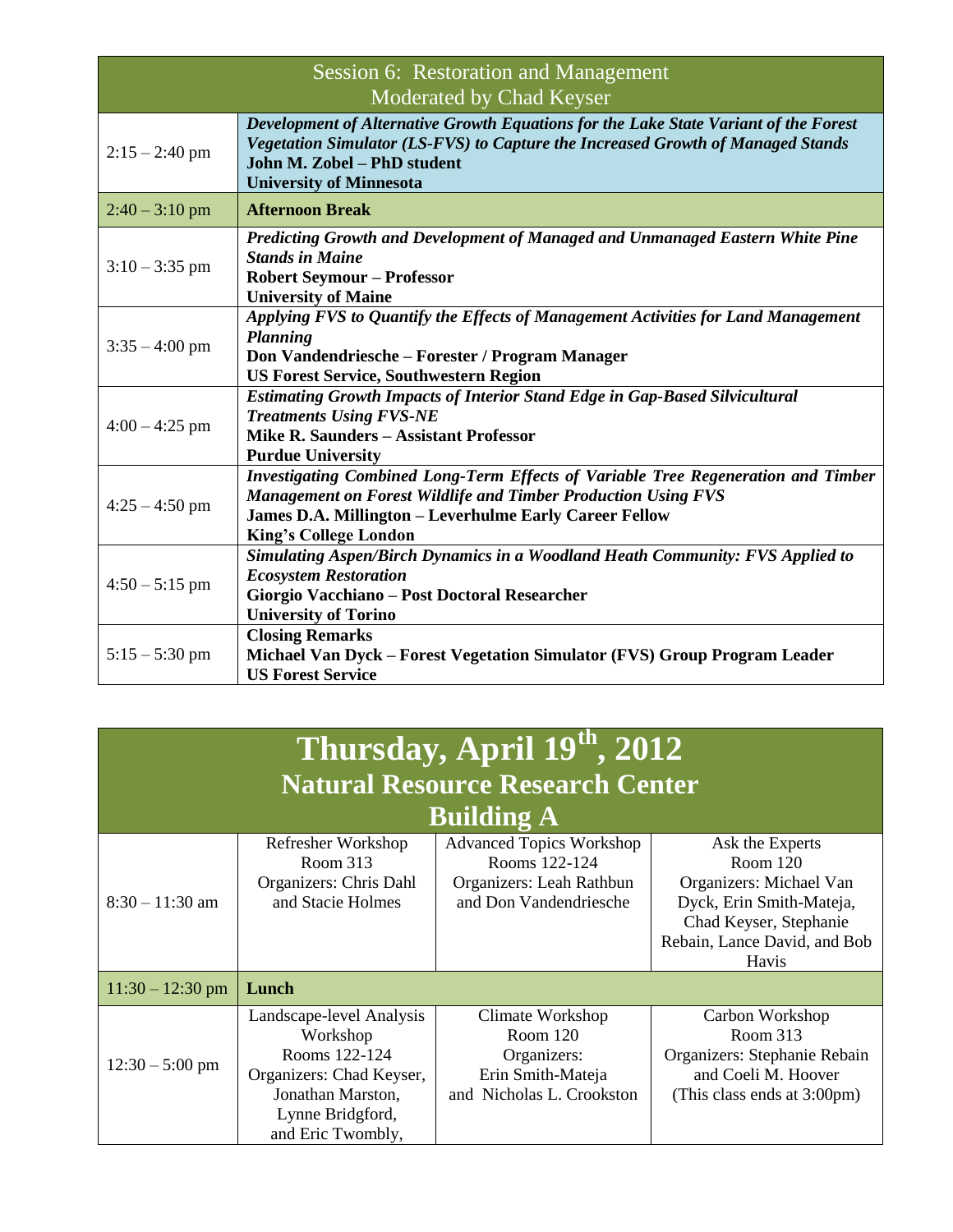# **Tuesday April 17th, 2012**

**Keynote Addresses 8:15– 9:15am**



# DR. GEORGE S. (SAM) FOSTER DIRECTOR, ROCKY MOUNTAIN RESEARCH STATION **US FOREST SERVICE**





Dr. George S. (Sam) Foster has served as Director of the U.S. Forest Service's Rocky Mountain Research Station since January 7, 2008. The Station is one of six regional units that make up the Forest Service Research and Development organization - the most extensive natural resources research organization in the world. Headquartered in Fort Collins, CO, the Station oversees 12 field laboratories throughout a 12-state territory that spans from Canada to Mexico, and from the Sierras to the Great Plains. Research programs produce and deliver knowledge and technology that helps land managers, planners and other specialists make wise decisions about our Nation's forests, rangelands, and grasslands.

"Our work has no boundaries; our scientists can collaborate in any corner of the world, and our research results are valued around the world," said Foster. "Climate change will play out first and most dramatically in the Interior West. Drought and invasive species are influencing insect and disease epidemics, and our snowpacks are melting earlier, resulting in less water during the hottest, driest part

of the summer," he said. "Our region is known throughout the world for its spiritual, wilderness, and recreation values. The Station has a key role in helping to support those resources and values. Our research program is vital to the future of a healthy nation and world," said Foster.

Foster holds a BS degree in Forest Management and a MS in Forest Genetics and Silviculture from the University of Tennessee; and a PhD in Forest Genetics and Silviculture from Oregon State University.

In 1976, he went to work as a Quantitative Genetics Scientist with Weyerhaeuser Co. in Hot Springs, AR. He accepted a position as Research Forester with Crown Zellerbach Corp. in 1978 in Wilsonville, OR, transferring to their Research Division in Bogalusa, LA as R&D Manager in 1982. He served as Vice President of the International Forest Seed Company in Odenville, AL from 1986 to 1988, then began work as a Supervisory Research Geneticist with the Forest Service's Southern Research Station in Huntsville, AL. He was promoted to Assistant Director of Research in 1992, relocating to Asheville, NC.

In 2001, Foster accepted the position of Dean, College of Forest Resources, and Director, Forest and Wildlife Research Center at Mississippi State University, later working as a Professor in the Department of Forestry.

He was selected as National Program Leader for Silviculture and Genetics Research, Forest Service headquarters, Washington, D.C. in 2003. Over the next two years, he served as Acting Director of the Wildlife, Fish, Water and Air Research Staff, and Acting Deputy Director of the Watershed, Fish, Wildlife, Air, and Rare Plants Staff in the National Forest System.

Prior to coming to the Rocky Mountain Research Station, Dr. Foster served four years in the Washington Office of the Forest Service. For the last two years of that term, he served as the Director of the Resource Use Sciences Staff, which oversees R&D at the national level for all labs working on issues related to people, including forest products, recreation, social science, and economics.

Foster is internationally known for his work in forest genetics and tree improvement. His work as a Research Geneticist and R&D Manager took him to 18 foreign countries. He completed international projects for the World Bank and Hilleshog AB in Sweden, providing seeds for planting new forests in China, India and the United States. He has authored over 75 research articles and book chapters, and is a Senior Executive Fellow with the Kennedy School of Government, Harvard University.

> Learn more about the Rocky Mountain Research Station at www.fs.fed.us/rmrs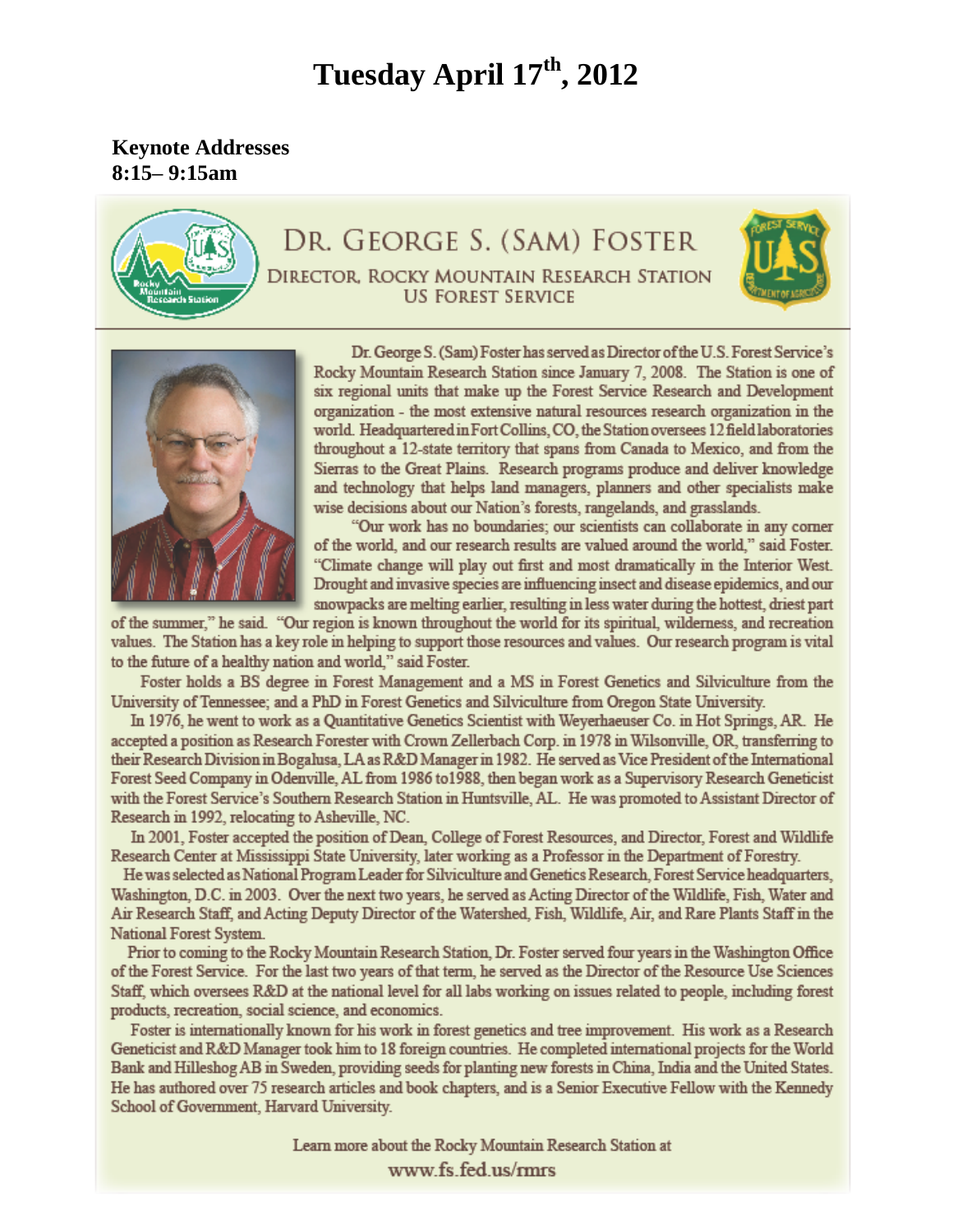# **Cal Joyner Director of Forest Management US Forest Service**





**Cal Joyner is the Director of Forest Management, in the National Forest System, and has held the position since August, 2011. He was a Deputy Regional Forester in the Pacific Northwest Region, responsible for overseeing Natural Resources, Resource Planning and Monitoring, as well as State and Private Forestry, including Fire and Aviation Management, Cooperative Programs and Forest Health Protection from 2007 until August, 2011. From May, 2002 until March, 2007 he was the Region 6 Director of Natural Resources, responsible for programs of forest management, rangelands, soil, water, fish, wildlife and forest health protection.**

**Joyner was raised in California, graduated from Humboldt State University with a degree in watershed management, and completed the USDA Senior Executive Candidate Development program through American University. He began his Forest Service career in 1980, working as a hydrologist and environmental coordinator on the Siuslaw, Gifford Pinchot and Willamette National Forests, before becoming District Ranger in 1989 on the Bitterroot National Forest in Montana. From July, 1992 through June of 1995 Cal was in Region 3, working as both the Rural Development and State and Private Forestry Specialist for the Arizona half of the region. In 1995 he became the Associate Forest Supervisor of the San Juan-Rio Grande NFs and also the Area Manager of the San Juan Resource Area of BLM-Colorado. Joyner was named Forest Supervisor and Field Manager for the combined San Juan National Forest and San Juan BLM Field Office in Durango, CO from 1998 to 2002.** 

> **Learn more about the National Forest Systems at http://www.fs.fed.us/forestmanagement**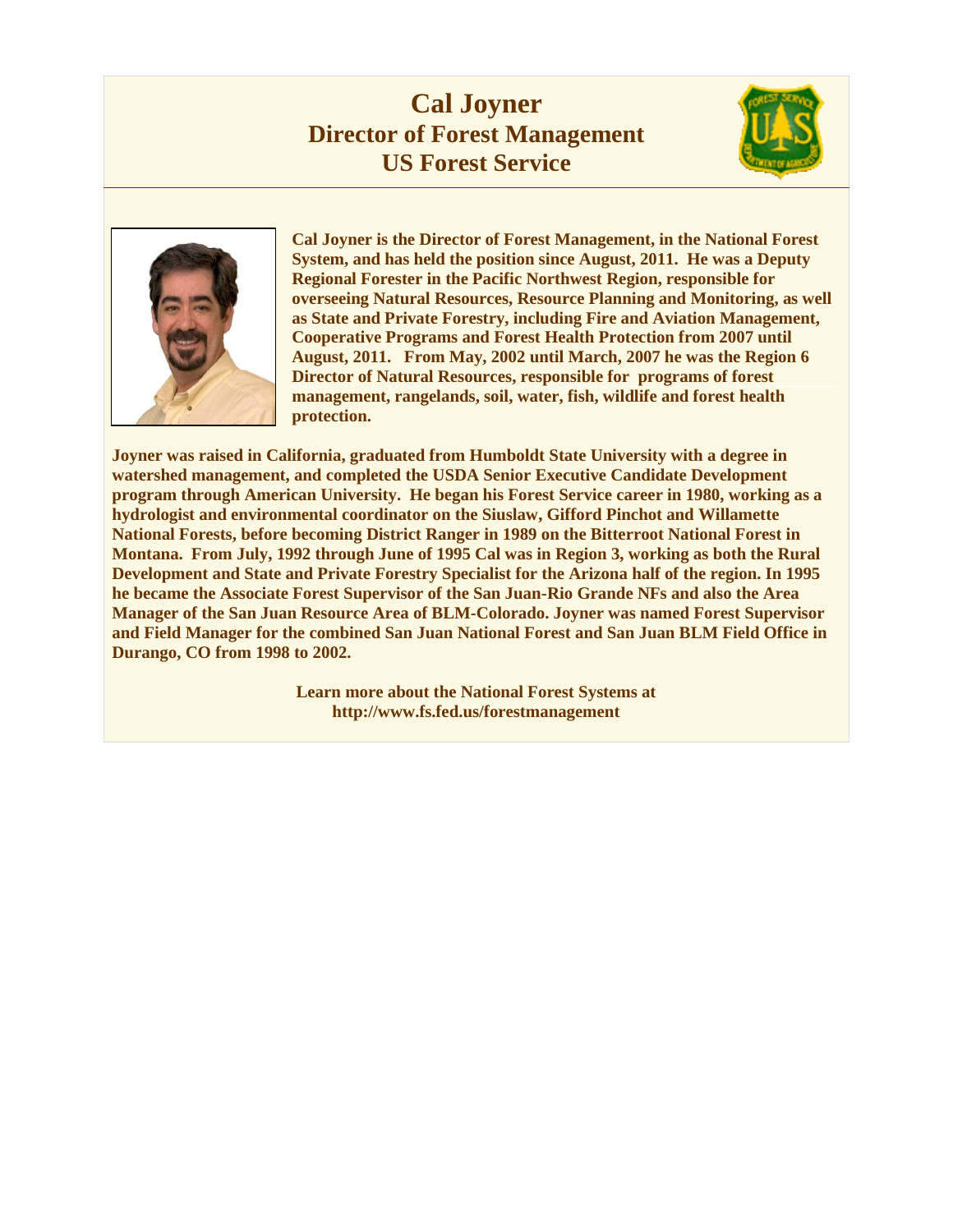# **Session 1: Climate 9:15– 10:05am Moderated by Erin Smith-Mateja**

#### *Climate-FVS: An Update*

**Nicholas L. Crookston – Operations Research Analyst US Forest Service, Rocky Mountain Research Station Authors: Nicholas L. Crookston**

**Abstract.** Climate-FVS is a modification of the Forest Vegetation Simulator designed to account for effects expected climate change will have on forest species and size composition. It was built by: (1) adding functions that link mortality and regeneration of species to climate variables expressing climatic suitability, (2) constructing a function linking site index to climate and using it to modify growth rates, and (3) adding functions accounting for changing growth rates due to climate-induced genetic responses. Since its introduction in 2009 and publication in 2010, a provisional component has since been published and the model was updated to reflect the final version. In addition, the model's reliance on modeling climate-change-caused mortality solely on the bases of climates becoming inconsistent with species ranges was revisited. A new component is presented that increases tree mortality rates when the magnitude of climate change exceeds what would be expected if the trees were moved over  $300 \text{ m}$  ( $\sim$ 1000) ft.) in elevation under contemporary climate at the site latitude and longitude. The formulation captures established information that reports poor survival when stock from a population of trees is move beyond its seed zone. The new component results high mortality rates by midcentury even in areas that remain viable for wide-spread species like Douglas-fir. An example is presented where Douglas-fir die as climate changes only to be regenerated with Douglas-fir assumed to be adapted to the new climate. The simulation outputs suggest that foresters will have relatively short time windows for growing trees from specific seed sources leading to shorter rotations. That climate change will create large-scale disruptions to forested ecosystems is also clearly displayed.

#### *Incorporating Eastern Tree Species Responses to Climate Change into Climate-FVS* **Melissa Shockey – Graduate Research Assistant Virginia Tech Authors: Melissa Shockey, Huiquan Jiang, and Philip J. Radtke**

**Abstract.** Growing concerns over the possible effects of greenhouse-gas-related global warming on North American forests have led to increasing calls to address climate change effects on forest vegetation in management and planning applications. This work aims to extend the Climate-FVS modeling approach to eastern forests using regional data sets and scientific knowledge of factors that may affect forest responses to climate change, such as, genetics, soils, and ecophysiology. Forest Inventory and Analysis (FIA) data linked to soils, climate, and geographic data serve as the primary information for analysis. Predictive and explanatory relationships are under development primarily using ensemble classification and regression methods including Random Forests™. Expected results include characterization of baseline accuracies, and the development and delivery of prediction models designed for compatibility with FVS modeling tools, following the implementation framework of Climate-FVS for western forests. Climate responses will be accounted for in vegetation responses including species viability and abundance, changes in site productivity, survival, growth, and composition.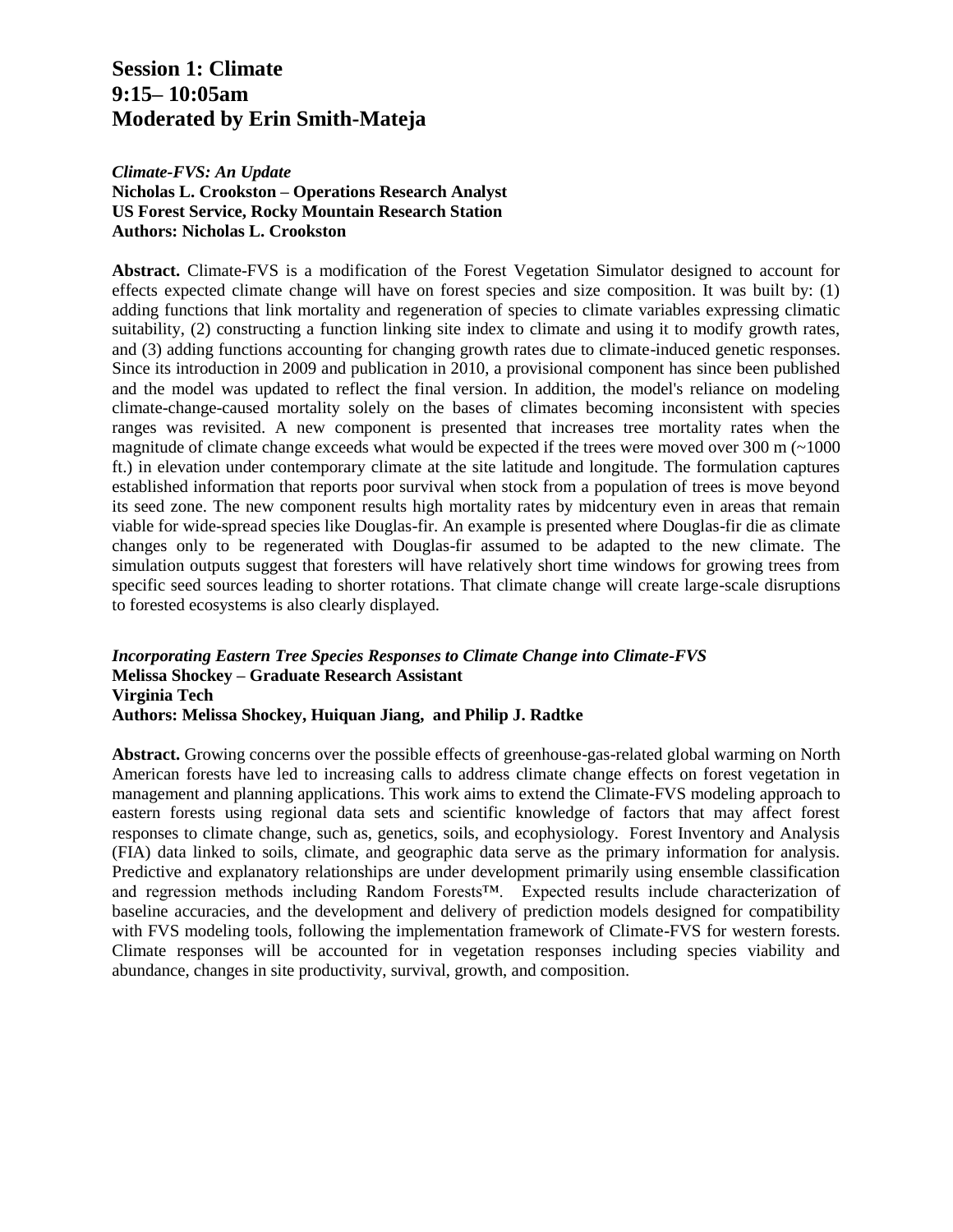**Session 2A: Insects 10:35– 11:25am Moderated by Lance David**

*Modeling the Effects of Emerald Ash Borer on Forest Composition in the Lake States* **Ryan D. DeSantis – Postdoctoral Research Associate University of Missouri US Forest Service, Northern Research Station Authors: Ryan D. DeSantis, W. Keith Moser, Robert J. Huggett, Jr., Ruhong Li, David N. Wear, Patrick D. Miles, and Kathleen S. Knight**

**Abstract.** The non-native invasive emerald ash borer (*Agrilus planipennis* Fairmaire; EAB) has caused considerable damage to the ash (*Fraxinus* spp.) resource in North America. While there are methods to mitigate, contain, control, or even eradicate other non-native invasive insects, EAB continues to spread unimpeded across North America. Considering strong evidence suggesting >99% host tree mortality probability, the loss of the North American ash resource appears imminent. In order to project the effects of EAB on species composition, we modeled the future composition of forests using the Forest Vegetation Simulator (FVS). These projections utilized US Forest Service Forest Inventory and Analysis (FIA) data and incorporated EAB host mortality data. In addition, we analyzed potential effects of EAB on species composition using projections designed for the US Forest Service's Northern Forest Futures Project (NFFP). These projections utilized FIA data, and incorporated EAB current range, estimated spread rate, and host mortality, as well as human population distribution, global economic conditions, energy and technology use, population and economic growth, climate change models, timber harvesting, land use change, and natural succession. This study provides some insight into the intensity and trajectory of EAB impacts on species composition, and their consequences for future stand development. Specifically, we highlight some key differences between EAB and non-EAB model results and provide insight on reasons behind the differences.

*Study on the Risk and Dynamic Simulation of Pinus tabulaeformis Damaged by Dendroctonus valens in Shanxi Area of China* **Juan Shi – Associate Professor Beijing Forestry University Authors: Shi Juan, Bao Tingfang, Xu Zhichun, Luo Youqing, Dave Cawrse, Don Vandendriesche, and Andrew McMahan**

**Abstract.** *Dendroctonus valens* LeConte (red turpentine beetle), an important invasive alien species of forests in China which has spread to Shanxi, Hebei, Henan, Shaanxi and Beijing *et al.*, has caused the enormous economic and ecological loss to pine forests in North part of China, especially to *Pinus tabulaeformis* forest. Based on the research objectives in this paper of 21 Chinese pine forest in different forest types after the invasion of red turpentine beetle in Lingkongshan forest farm, Qinyuan county, Shanxi province, given the survey of individual trees and investigation of bio-environmental factors, combined with Forest Vegetation Simulator (FVS) and West Wide Pine Beetle Model (WWPB), the risk impact of red turpentine beetle on the structure and function of Chinese pine forest ecosystem were evaluated. The result showed that for Chinese pine stands, damaged to different degrees by red turpentine beetle, the stand growth was clearly distinct several years later. The growth of pure Chinese pine stands, after damage infected by pests, is obviously less than that of mixed damaged pine stand. On the other hand, The "Beetle kill potential (BKP)" of red turpentine beetle also showed the difference in different forest type, as for pure pine forest, the trend curve is "first decreased then increased final declined" which has a recent climax year in 2013, but for mixed one, the trend curve is "reduced year by year", which also indicates that for the recovery ability, the mixed forest is greater than the pure one. Furthermore, FVS-WWPB has been linked to [electronic](http://dict.cnki.net/dict_result.aspx?searchword=%e7%94%b5%e5%ad%90&tjType=sentence&style=&t=electronic) forest type map in ArcGIS, the potential risk of red turpentine beetle in Lingkongshan forest farm was analyzed [quantificationally,](javascript:void(0)) which is more concretely and detailed than the traditional risk analyzing ones with from large scale as province detailed to [mesoscale](http://dict.cnki.net/dict_result.aspx?searchword=%e4%b8%ad%e5%b0%ba%e5%ba%a6&tjType=sentence&style=&t=mesoscale) as [compartment,](http://dict.cnki.net/dict_result.aspx?searchword=%e6%9e%97%e7%8f%ad&tjType=sentence&style=&t=compartment) and provide a reference to forecast the pests in other area of China.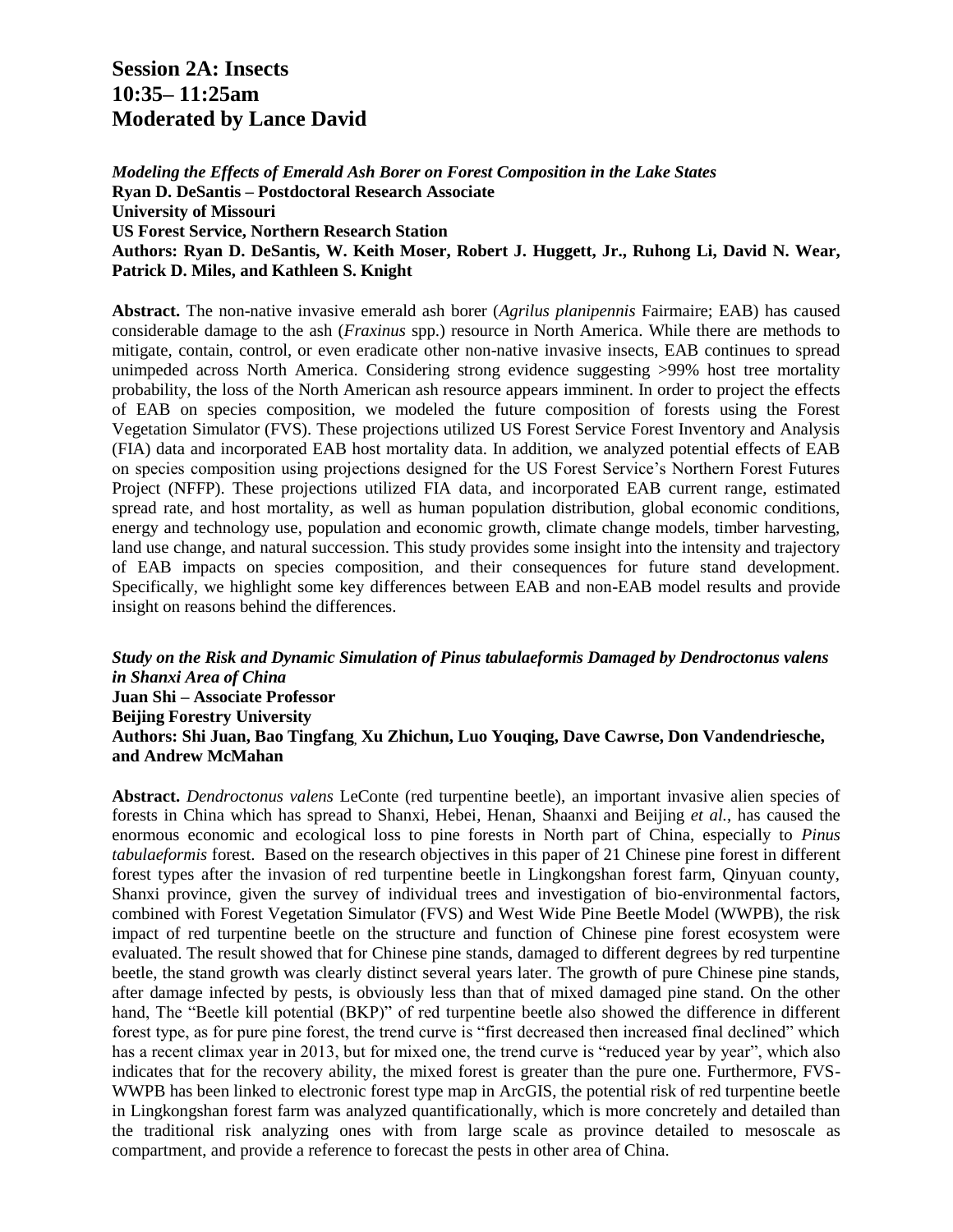# **Session 2B: Carbon 10:35– 2:15pm Moderated by Morris Johnson**

*Application Study of Forest Carbon Storage Estimation System in Larix olgensis Plantations Based on FFE-FVS* **Ma Wei – Graduate Student Beijing Forestry University**

### **Authors: Ma Wei and Sun Yujin**

**Abstract.** To make better use of FFE-FVS (a submodel of Fire and Fuels Extension in Forest Vegetation Simulator) for estimating carbon stock, we made adjustment and modification on it, and chose korean larch (*Larix olgensis* Herry.) plantations for study object to test it. C stocks in forest ecosystem can be divided into six distinct storage pools, live trees, understory vegetation, standing dead trees, down dead wood, forest floor and mineral soil. Twenty fixed-radius plots were designed as Forest Inventory and Analysis (FIA) program for forest field surveys in Lesser Khingan Mountains, in Northeastern China. The sample harvest and allometric regression methods were used to estimate biomass. Carbon concentrations were determined respectively for various organs or tissues. C stock was directly derived from estimates of stand biomass by multiplying by carbon concentration. Least-square regression models of C stocks along a complete growth range were then developed using several curve forms. All raw and statistic data were initially arranged, recognized and summed up to database. Then, a new FFE-FVS whereby Agent structure and algorithms was designed to estimate and compare C stocks. Additionally, scenarios (i.e., tending and thinning) were simulated on a user-defined cycle. Carbon pools showing on the final output report are mainly trees, understory vegetation, down woody materials, and soil, which reflect real C distribution pattern in korean larch plantation in China. Via FFE-FVS, we obtain better play in C stock estimation, so as to further strengthen the role of C assessment and monitoring.

#### *Carbon Sequestration Estimation in Virginia Ecosystem Services Calculators* **Christine E. Blinn – Research Scientist Virginia Tech Authors: Christine E. Blinn, Randolph H. Wynne, and Buck Kline**

**Abstract.** An online carbon calculator has been developed as part of a larger ecosystem services project to aid forest landowners in estimating the amount of carbon that is currently sequestered in their forest stands as well as to project future carbon sequestration. The current approach uses Forest Vegetation Simulator (FVS) based look-up-tables for hardwood and mixed forest types. User input to the FVS carbon tool includes the forest group, either the average basal area or height, and the acreage of the stand. An estimate of the total  $CO<sub>2</sub>$  sequestered in metric tons (t) is returned. This estimate is based on the mean carbon content of stands with similar attributes and is not an exact measurement of the carbon within the specified stand. In addition to just obtaining the current carbon estimate for a stand, the user can also obtain future carbon estimates for growth periods up to 25 years in increments of five years. The FVS carbon look-up-tables were created using the USDA Forest Service's Forest Inventory and Analysis (FIA) plot data from all of Virginia and North Carolina. Carbon estimates were calculated for the three most frequently occurring forest groups, Oak-Hickory, Loblolly-Shortleaf Pine and Oak-Pine, which were further subdivided into either three basal area or three top height classes (low, medium and high). Future work will focus on developing methods to make real time FVS calls based on user supplied input.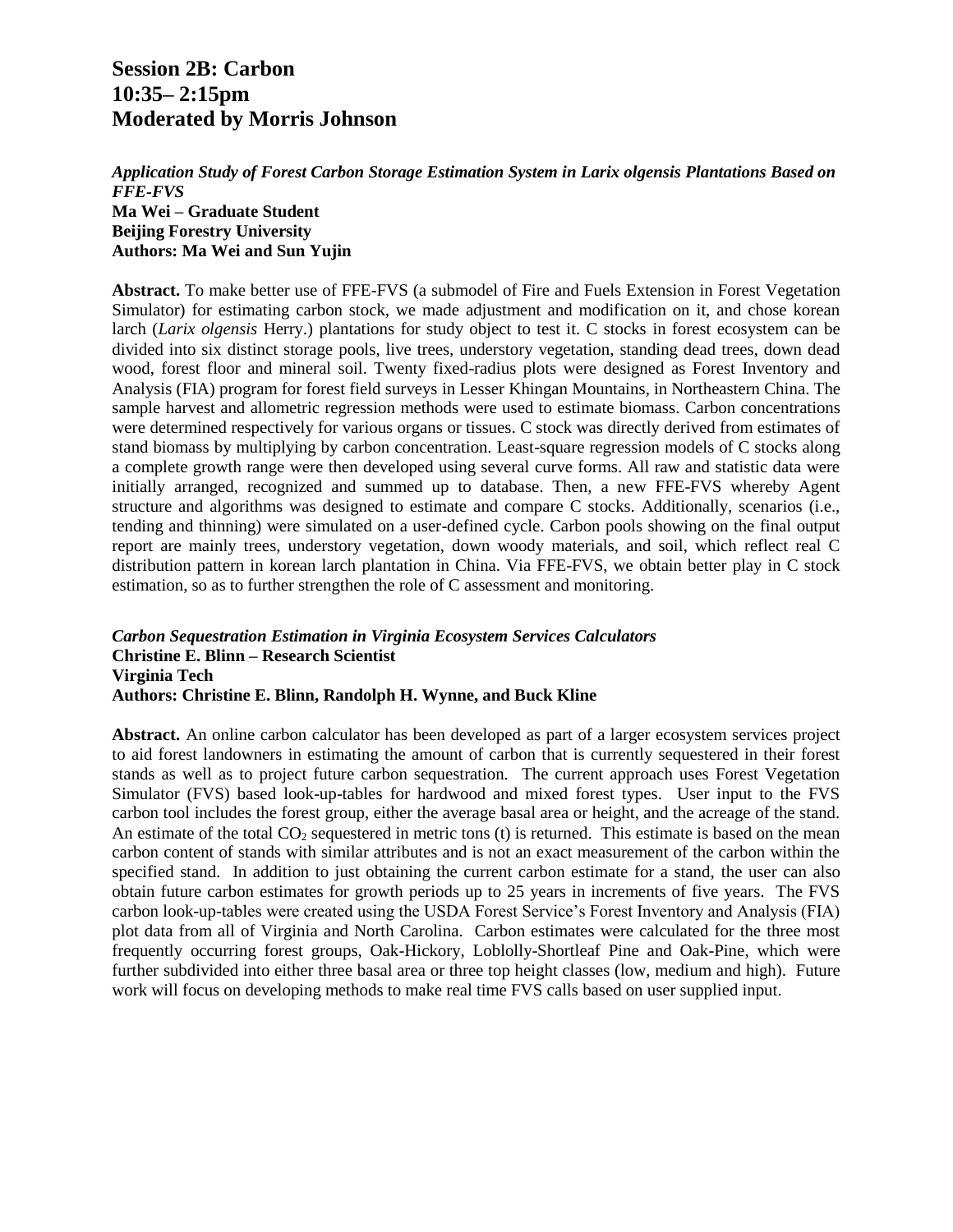#### *Evaluating Carbon Stock Estimates and Projections from the Forest Vegetation Simulator* **Coeli M. Hoover – Research Ecologist US Forest Service, Northern Research Station Authors: Richard G MacLean, Mark J Ducey, and Coeli M. Hoover**

**Abstract.** The Forest Vegetation Simulator (FVS) is often used to model projections of carbon accumulation in US forests. The model uses two unique sets of equations to create those carbon estimates: a volume conversion factors in the Fire and Fuels Extension (FFE method), and the Jenkins et al. national-scale equations. Both of these differ from the component ratio method (CRM) currently used by FIA (US Forest Service Forest Inventory and Analysis Program). Using equivalence testing, we compared static projections of carbon yield using the three approaches, as well as projected and observed carbon growth, using all remeasured FIA plots from the current panel design in the states covered by the Northeast variant of FVS. In general, carbon stocks estimated by the national biomass equations were higher than those calculated by FIA using the CRM approach, while estimates produced using the FFE default method were generally lower. Estimates produced using the national biomass equations were also higher than those from the FFE default method, although the difference was not as great. Overall, a spatial trend apparently related to stand height was observed in the differences between the CRM and other methods. 5-year forward projections of carbon yields were reasonable, although correlation with observed growth on remeasured plots was very low, indicating that local calibration of FVS is essential for carbon management.

#### *Building a Database of Forest Carbon Functions Under Different Disturbance Scenarios: a Prelude to the Forest Carbon Management Framework (ForCaMF)* **Alicia Peduzzi – Research Forester US Forest Service, Rocky Mountain Research Station Authors: Alicia Peduzzi and Sean Healey**

**Abstract.** The forest manager needs for understanding and quantifying the effects of their management strategies on carbon pools have increased over the years. Carbon estimations from traditional forest inventories can only provide managers with estimations that represent a single point in time, therefore, this information might not be sufficient to aid future forest planning and management decisions. The Forest Vegetation Simulator (FVS), as a growth and yield-based model, can supply the required projection through time of forest development, as well as carbon estimations, under a combination of different silviculture and/or disturbance conditions. The main goal of this work was to use FVS to provide with a database of forest carbon behavioral models for a number of combinations of forest types and volumes, in different disturbance scenarios for the Northern region of the US National Forest System. The resulted equations will be used as the basis to link forest carbon projections to a geo-spatial (map) source of forest types and volumes estimated using Landsat imagery (at a resolution of 30 m) for the same region. These products, part of the Forest Management Carbon Framework (ForCaMF) project, are intended to facilitate forest managers with a tool for decision support at regional and operational scales.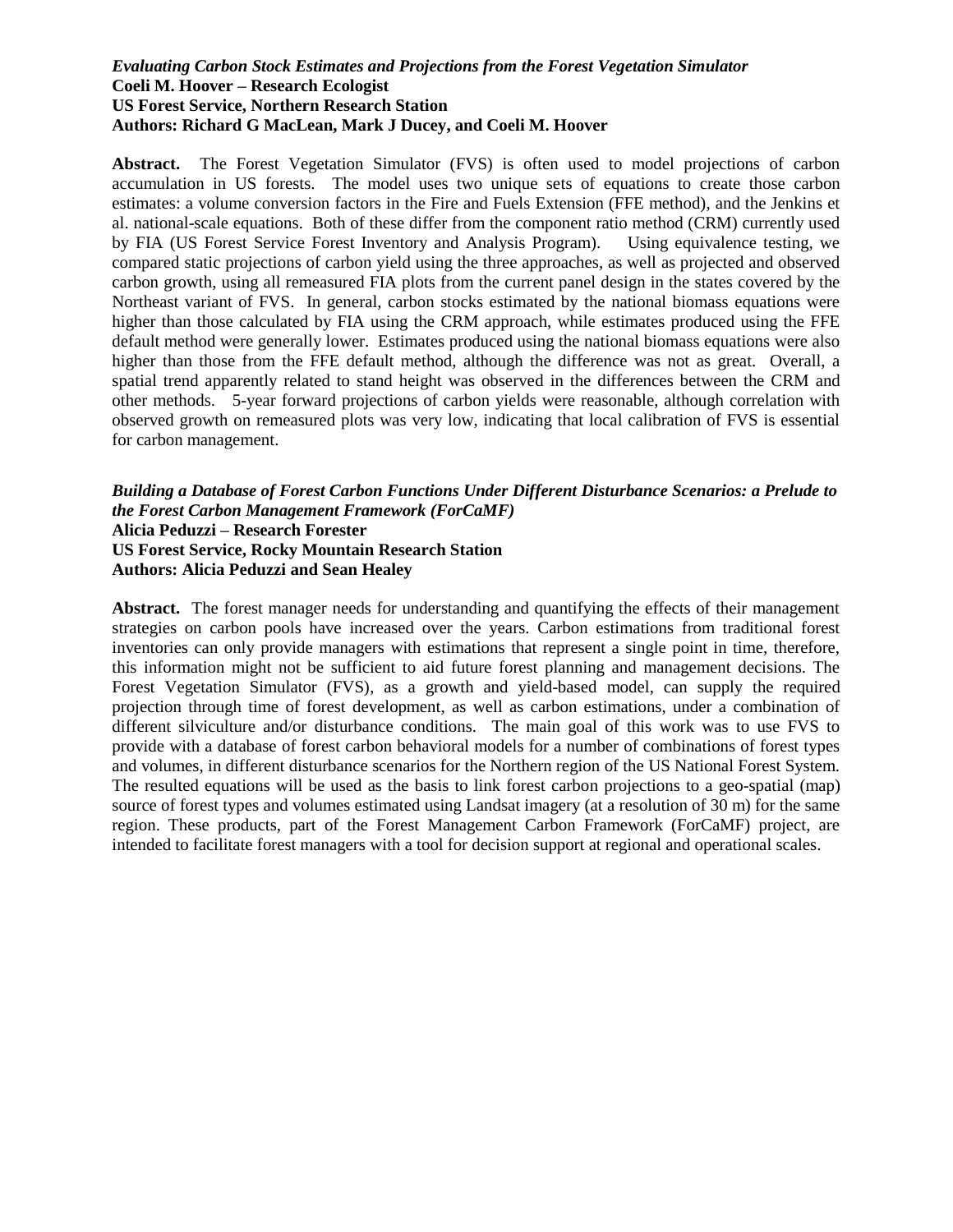#### *Modelling Forest Landscape Carbon Considering Management, Bark Beetles, and Stochastic Wildfire* **Andrew McMahan – Quantitative Ecologist SOFTec Solutions, Inc. Authors: Andrew McMahan. Eric L. Smith and Alan A. Ager**

**Abstract.** North American forests sequester significant amounts of carbon. The fluxes of carbon into and out of forest ecosystems are influenced by a variety of processes, including management, climate, and stochastic disturbances such as wildfire, severe weather events, and pest outbreaks. While there is a substantial body of literature addressing stand- and landscape-scale forest carbon accounting under various management scenarios, both with and without accounting for possible future climate change effects, relatively few studies consider the effects of stochastic disturbances such as fire and pests at landscape scales. In this study, we demonstrate the use of FVS-FFE, FLAMMAP, and ArcFuels to provide a *probabilistic* estimate of future expected carbon on a landscape scale. The Random Ignition (Randig) module of FLAMMAP was used to derive *probabilistic* estimates of fire intensity across the landscape given thousands of possible random ignitions. These RandIg estimates, combined with FFE's carbon estimates (from a series of simulations that vary wildfire intensity via the FFE's FLAMEADJ ("Flame adjust") keyword, were used to estimate post-wildfire carbon dynamics for a 240,000-hectare landscape in central Oregon. The modelling design includes the effects of mountain pine beetles, management and wildfire. Results from 8 scenarios in a  $2 \times 2 \times 2$  design—with and without management, with and without bark beetles, with and without wildfire—are presented and discussed.

#### *Long-Term Effects of Fuel Treatments on Carbon Pools* **Nicole M. Vaillant – Fire Ecologist US Forest Service, Pacific Northwest Research Station Authors: Nicole M. Vaillant and Erin Noonan-Wright**

**Abstract.** Understanding how fuel treatments affect carbon pools is of great interest to managers. Both positive and negative impacts of fuel treatments on above- and belowground woody carbon pools have been reported with respect to predicted fire behavior. As part of a long-term fuel treatment effects monitoring project data was collected at 89 permanent plots representing 28 fuel treatment projects on 14 national forests in California from 2001 to 2011. Fuel treatments ranged from prescribed fire only, thinning only, mechanical understory treatments such as mastication, and a combination of thinning plus understory fuel reduction treatments. Forest and fuels inventory data was collected before treatments were applied and up to 10 years after treatment (1, 2, 5, 8, and 10 year post treatment intervals) for each plot. We used FFE-FVS to quantify above and belowground woody carbon pools for each treatment period as well as predicted carbon loss due to emissions from modeled fire behavior. We will present information over time for distinct forest and treatment types.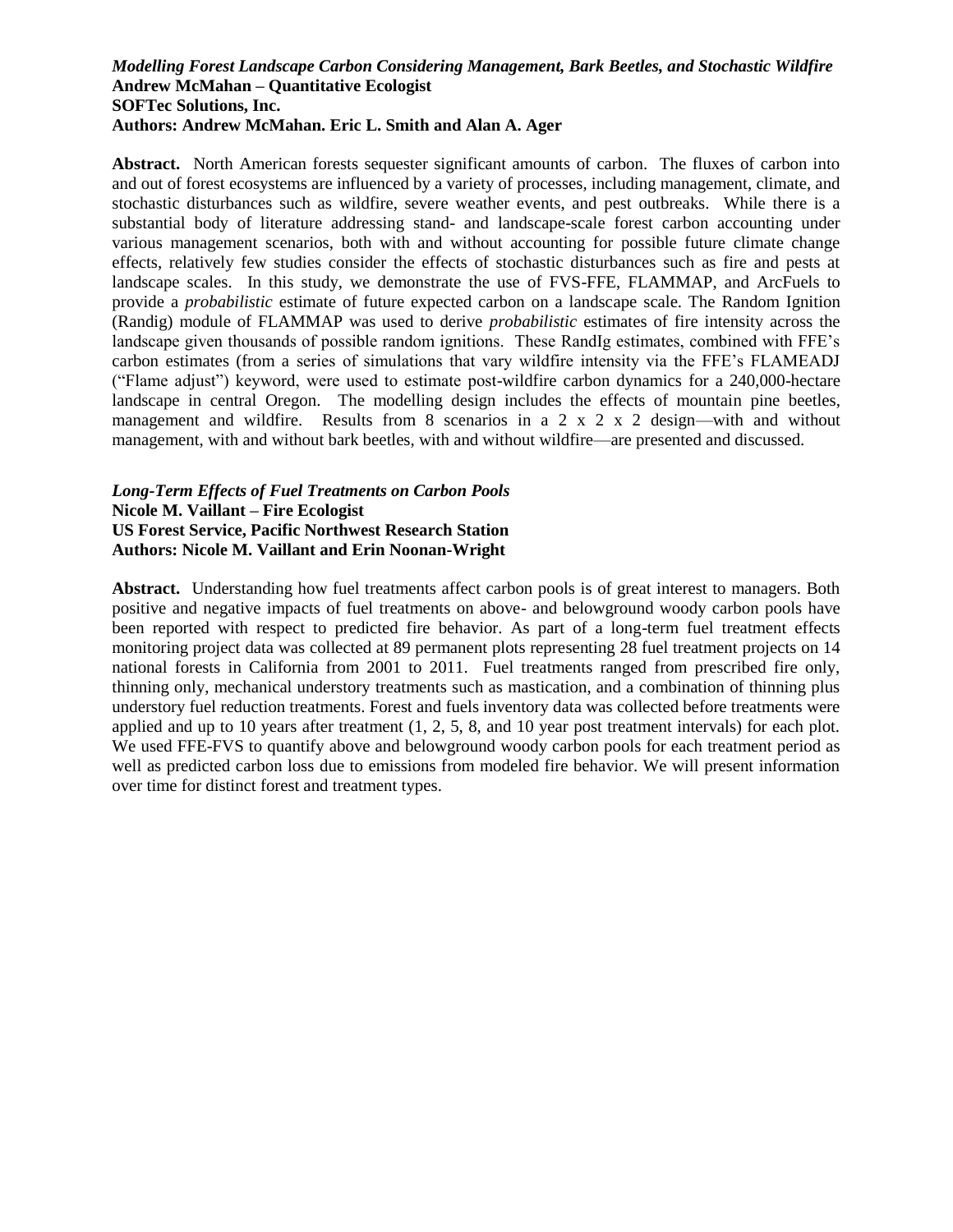# **Session 3A: Validation 11:25– 3:10pm Moderated by Chris Dahl**

*Towards Unbiased Stand-Level Imputation from LiDAR-Derived Predictors*

**Andrew Hudak – Research Forester**

**US Forest Service, Rocky Mountain Research Station**

**Authors: Andrew Hudak, Nicholas L. Crookston, Tod Haren, Robert Liebermann, and John Byrne**

**Abstract.** LiDAR provides detailed canopy structure metrics that can be used to predict forest stand attributes with high accuracy and spatial precision for the benefit of forest management. In this case study, Oregon Department of Forestry (ODF) managers in Tillamook District have 2007, 2008, and 2009 LiDAR collections that combined cover ~75% of ~1000 km<sup>2</sup> of state ownership. The objective was to use remotely sensed data as predictor variables for imputing forest structure attributes summarized from traditional stand exams ( $n = \sim 1000$ ) at the stand and subplot levels using FVS. The dependent (y) variables included TPA, BA, SDI, CCF, TopHt, QMD, and various volume measures. Multi-temporal Landsat-derived tasseled cap indices were used as the independent (x) predictor variables across all stands. In the ~750 stands where LiDAR was available, a parsimonious set of LiDAR-derived canopy metrics were used as predictor variables. We imputed stand-level summary attributes from reference stands to target stands, and we imputed subplot-level summary attributes from reference subplots to 30 m x 30 m target pixels. Based on earlier studies, we hypothesized that LiDAR alone would explain twice as much variation in the response variables as Landsat alone. We also hypothesized that the stand-level imputations would be more biased than pixel-level imputations aggregated to the same stand boundaries. We will test these hypotheses and present results in support of an improved forest inventory strategy that minimizes bias at the stand level by leveraging the spatial precision of LiDAR along with more efficient field plot sampling.

#### *Model Validation of the Northeast Variant of the Forest Vegetation Simulator* **Matthew Russell – Graduate Student University of Maine Authors: Matthew Russell, Philip J. Radtke, and Aaron Weiskittel**

**Abstract.** The Northeast Variant of FVS (FVS-NE) is one of the model's largest in geographic area, yet forest structure and composition varies widely across the region. Distance-independent tree growth models like FVS-NE are known to work well in the mixed-species, uneven-aged stands that comprise much of the Northeast. This analysis validates the current version of FVS-NE by comparing model predictions with observed inventory data. Annual remeasurement data from the Forest Inventory and Analysis (FIA) Database version 4.0 were obtained for locations across the region where FVS-NE is suggested for use. Equivalence testing procedures were used to test the null hypothesis of dissimilarities between observed growth from the remeasured FIA plots and simulated growth from FVS-NE. Plot-level basal area and number of trees per hectare were considered the two primary response variables. Results provide a benchmark in the development of new Acadian variant of FVS to be implemented in Maine and the Canadian Maritime Provinces.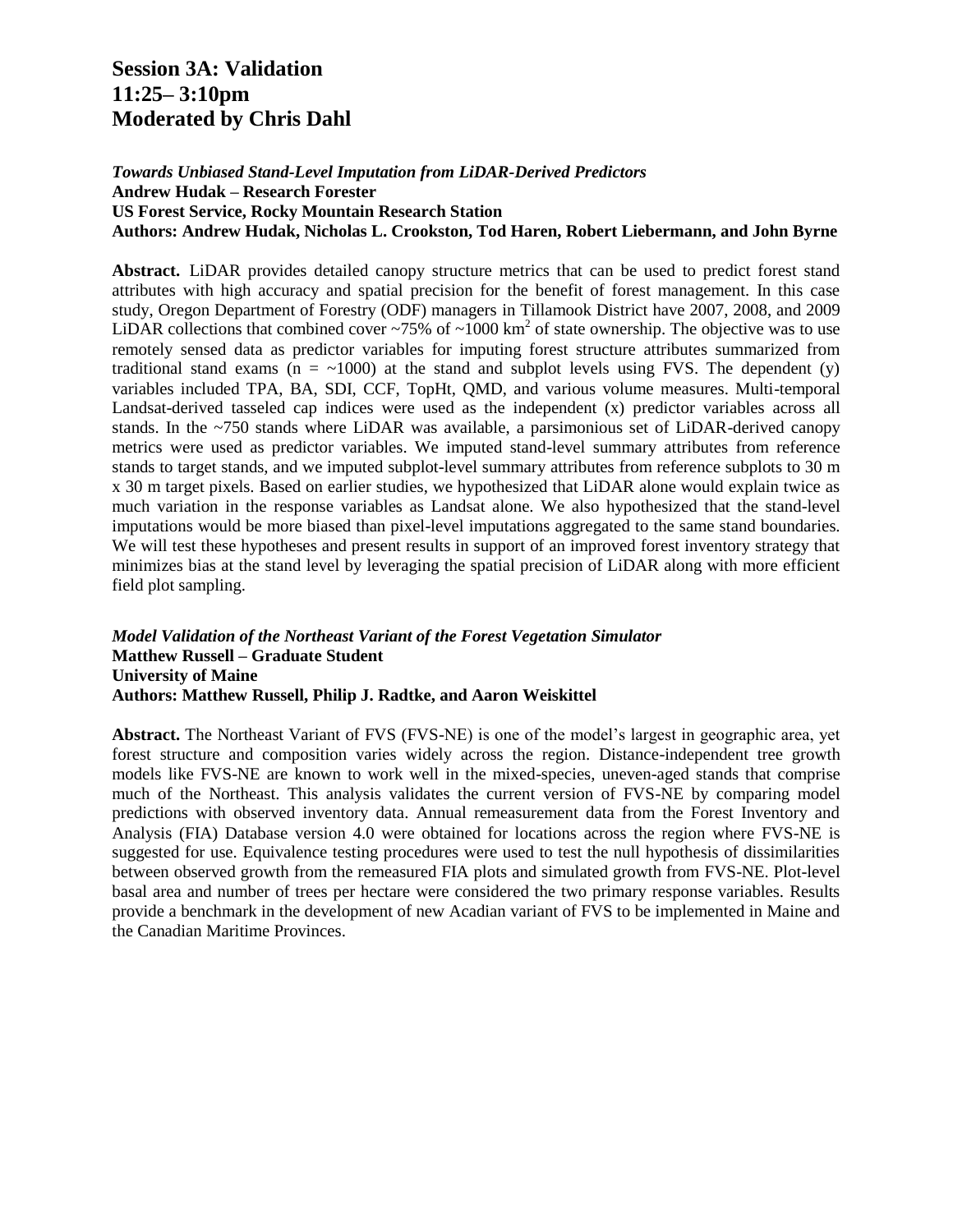#### *Reconciling Validation and Sensitivity Analysis Results of the Large Tree Diameter Growth Model in the Utah Variant of FVS* **R. Justin DeRose – Research Ecologist US Forest Service, Rocky Mountain Research Station Authors: R. Justin DeRose, John D. Shaw, and James N. Long**

**Abstract.** The Forest Vegetation Simulator (FVS) is the most widely used growth model for simulating forest conditions in response to management activities. The extent to which FVS model output is accurate can be assessed using a number of techniques. Model evaluation considers the efficacy of growth predictions compared to well-established rules of forest stand dynamics. Model validation is concerned with the patterns of predictive bias. Sensitivity analysis, although less understood, is used for determining the most influential independent variables. The Utah Variant of FVS has received considerable testing in the form of evaluation, validation, and sensitivity analysis, which indicated relatively strong model predictions. This strong model performance makes the Utah Variant suitable to make comparisons between analysis methodologies. Using the large tree diameter increment submodel for conifers in Utah, we assessed the relationships between the results of model validation and sensitivity analysis. Patterns of large tree bias determined from model validation were regressed against the most influential independent variables indicated by the sensitivity analysis. In addition, we assessed the pattern of bias for each independent variable against its estimated sign of influence (positive or negative). Results suggest general agreement between estimates of large tree bias and the strength of variable importance. However, the relationship between bias pattern and the sign of influence was unclear. This study further elucidates the explanatory capability of sensitivity analysis. Furthermore, examining results from validation and sensitivity analysis provides unique, but not mutually exclusive, inference regarding model performance, suggesting consideration of both when assessing FVS.

#### *Comparison of Alternatives to Estimate Minnesota Statewide Changes in Aspen Forest Type Volumes* **Curtis L. VanderSchaaf – Forest Modeler Minnesota Department of Natural Resources Authors: Curtis L. VanderSchaaf**

**Abstract.** Regional growth rate estimates are important for many natural resource analyses including silvicultural assessment, harvest scheduling, and resource planning. At regional/state levels, due to costs and time involved, it can be difficult to establish enough observational units (e.g. plots) to produce accurate and precise estimates. Within the state of Minnesota, several alternatives exist to estimate regional/statewide changes in standing volume. One alternative is to take current Forest Inventory and Analysis (FIA) plot data and project the plots forward in FVS. The purpose of this study is to compare the ability of the FVS alternative with other alternatives to estimate change in standing volume of aspen forest types.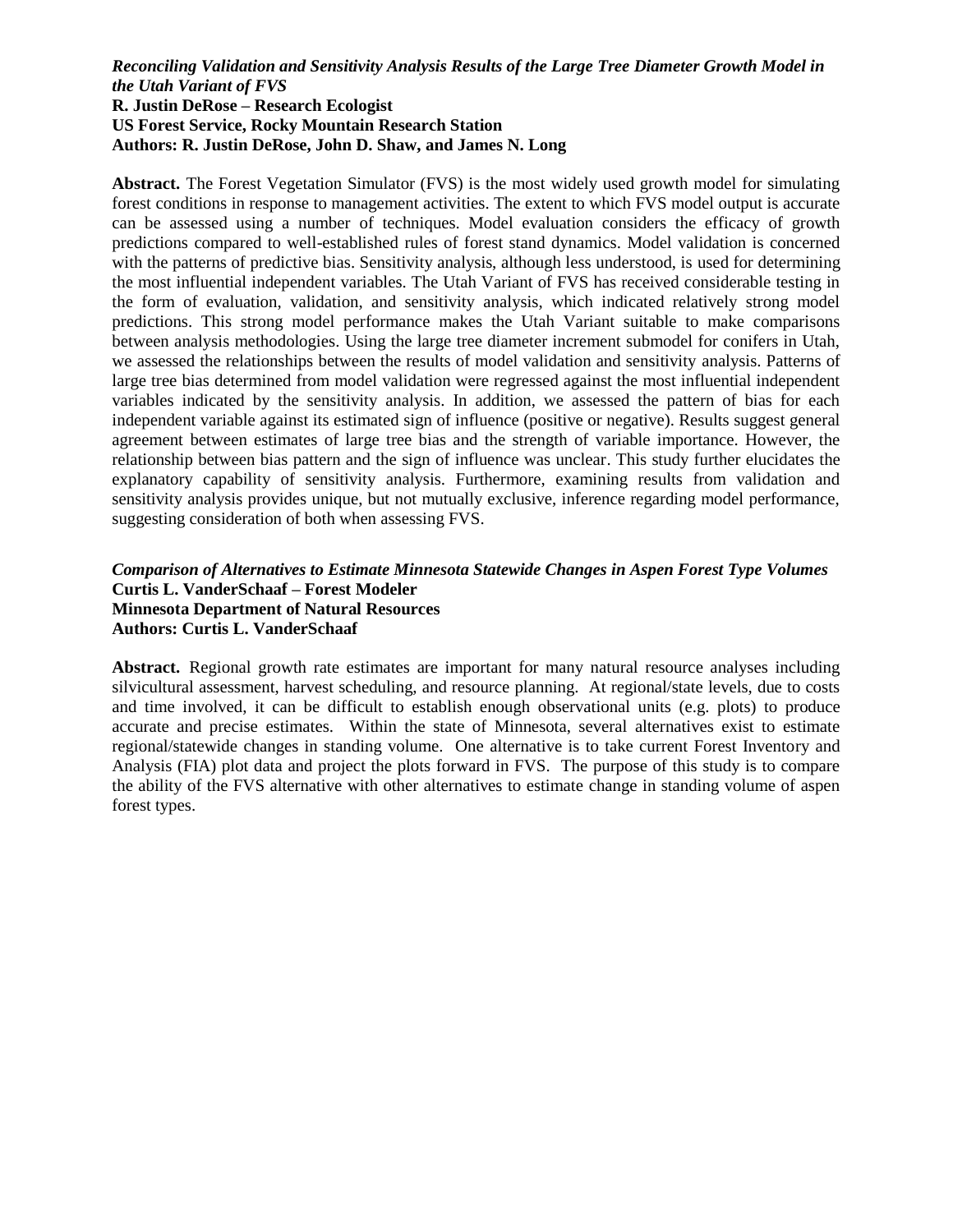#### *A Framework for Validation and Model Improvement Using Forest Inventory Analysis Data* **John D. Shaw – Lead Analyst US Forest Service, Rocky Mountain Research Station Authors: John Shaw, Michael Van Dyck, and Chad Keyser**

**Abstract.** The Forest Vegetation Simulator (FVS) and the Forest Inventory and Analysis (FIA) programs are both designed to cover all ownerships and forest types of the United States. FVS and FIA are also important to a wide and growing community of users, some of whom are advanced users of data and products from both programs. However, both programs rely heavily on data and equations that are developed outside of either program. While both programs seek to use the "best available" science, the need to cover such a large geographic area and wide range of forest types results in the use of models that are not optimal for particular species or locations. This situation has resulted in a greater effort toward validation. Although the FVS program has developed standards and guidelines for consistent model validation, the data used to test and validate FVS models have been variable in format, vintage, and source. The FIA program moved to an annual inventory system in the late 1990s. Most states have now started or completed at least one remeasurement cycle, and the resulting data have proven valuable for a wide variety of modeling applications. Remeasurement data and other data collected by the FIA program represent a rich source of information that is suitable to fill many modeling and validation needs of the FVS program. In this paper we will present a framework that can be used to formally link these two programs, providing multiple benefits to both user communities well into the future.

# **Session 3B: Fire and Fuels 2:45– 4:25pm Moderated by Stephanie Rebain**

*Developing a Post-Processor to Link the Forest Vegetation Simulator (FVS) and the Fuel Characteristic Classification System (FCCS)* **Morris Johnson – Research Fire Ecologist US Forest Service, Pacific Northwest Research Station Authors: Morris C. Johnson, Stephanie Rebain, Sarah Beukema, David L. Peterson, and Roger Ottmar**

**Abstract.** We are developing an FVS post-processor to integrate the Forest Vegetation Simulator and the Fuel Characteristics Classification System (FCCS). FCCS is a scientifically robust, peer-reviewed approach to quantifying the structural complexity and variability of fuelbeds across diverse landscapes. FCCS was designed to provide quantitative fuelbed data for fire effects models and to assist in building customized fuel models for national application in the United States. Fuelbeds are classified into six horizontal strata that represent unique combustion environments: (1) canopy, (2) shrubs, (3) nonwoody fuels, (4) woody fuels, (5) litter–lichen–moss, and (6) ground fuels. This post-processor will allow managers to perform treatments and simulations in FVS, but will give them the option to calculate fire hazard assessments with the best available science for documenting and quantifying complex fuelbeds parameters responsible for fire behavior and fire effects. FCCS output consists of estimates of reaction potential (energy release per unit area per unit time), spread potential (rate of spread), and flame length potential (fireline intensity). Fire behavior estimates are based on a reformulated Rothermel spread equation which allows the direct use of inventoried fuel properties instead of stylized fuel models as inputs to a surface fire behavior model.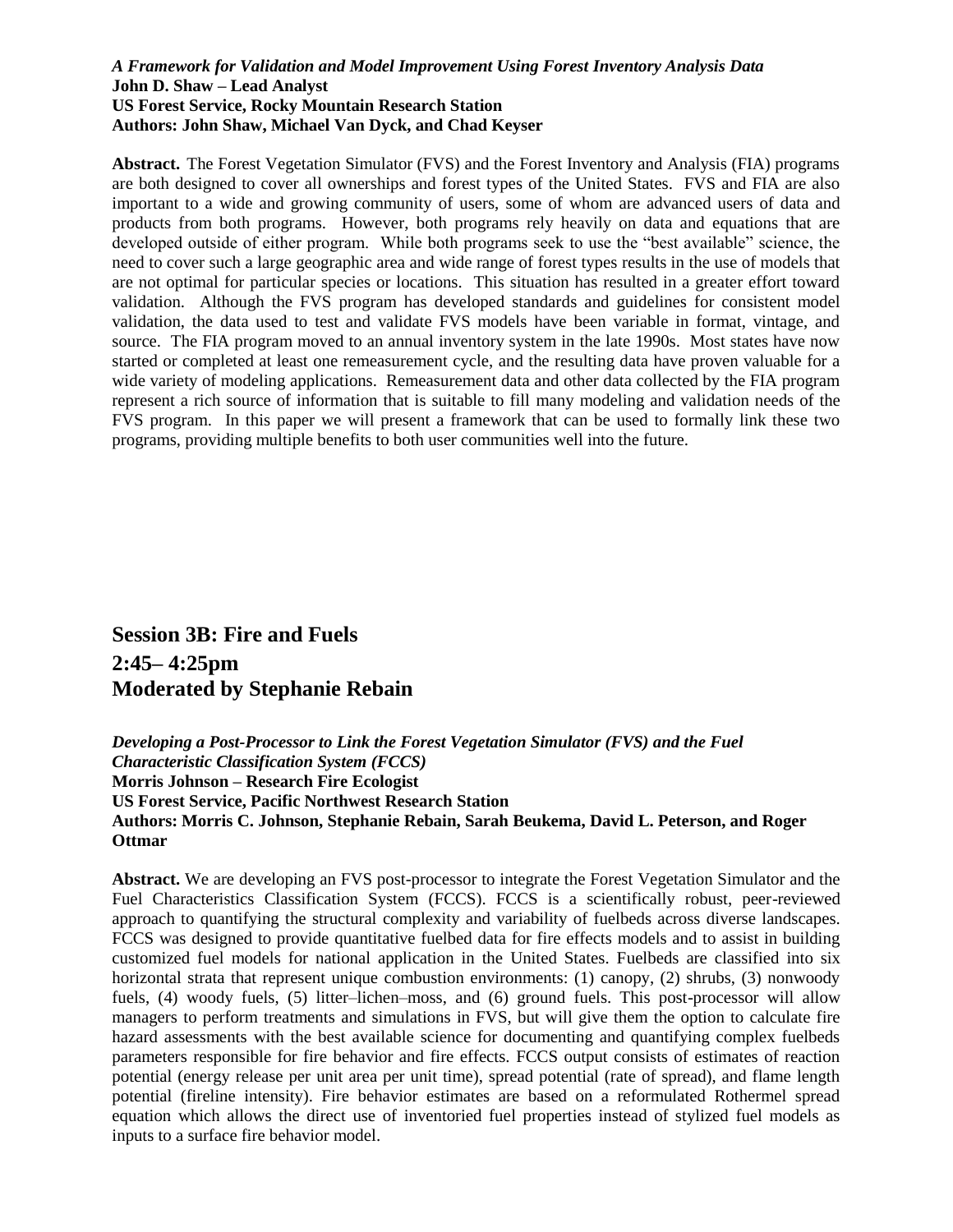#### *Use of FFE-FVS for Fire Behavior Analysis in a Restoration Context* **Tessa Nicolet – Regional Fire Ecologist US Forest Service, Southwestern Region Authors: Tessa Nicolet and Don Vandendriesche**

**Abstract.** The Southwestern Region of the U.S. Forest Service is actively implementing restoration based projects and as such is looking for ways to explain to the public and our constituents why this is important. One assumed outcome of these projects is that the potential for active crown fire is lessened as the system is returned to its natural fire regime. Fire and Fuels Extension (FFE) to the Forest Vegetation Simulator (FVS) is used extensively as a tool to help managers analyze effects of such treatments. Due to the inherent non-spatial nature of FFE-FVS, challenges arise in how this model can be used to assess fire behavior in spatially complex silvicultural prescriptions. Stand data from the Rim Lakes area located along the Mogollon Rim in east-central Arizona was processed through FFE-FVS. Output values were then used as input to educate the FlamMap model. As a result, spatial fire behavior predictions were developed for each proposed management alternative. Challenges in using FFE-FVS in spatially complex situations and how Fuel Models are assigned are highlighted as well as methods to depict spatial heterogeneity in FlamMap using FFE-FVS outputs.

#### *BC Variant of the FFE – New Methods for Crowning, Spread, and Consumption* **Sarah J. Beukema – Senior Systems Ecologist ESSA Technologies Ltd. Authors: Sarah J. Beukema, Steve Taylor, and Donald C.E. Robinson**

**Abstract.** The Fire and Fuels Extension (FFE) is a well-used extension of the Forest Vegetation Simulator (FVS) model, and allows the simulation of actual or potential impacts of fires of different intensities on stands. Users of FVS-FFE can examine the role of growth, mortality and fuels management upon stand structure as they combine to modify fire intensity and impact. Fire effect calculations are based upon nationally adopted equations that are in common use among numerous other fire models in the US. While the FFE has been linked to the British Columbia variant of FVS (also called Prognosis<sup>BC</sup>), the cover type categories used nationally across Canada for fire suppression planning and fire management, are different from those used in the US. To improve the FFE's usefulness for strategic fire planning in BC, we have introduced new methods to the BC variant for calculating: (a) crowning probability (based on Cruz et al. 2006); (b) crown fire spread (based on Cruz et al. 2005), and (c) surface fire spread and fuel consumption (based on the Canadian Forest Fire Behavior Prediction System database). Users have the option of deciding which set of equations to use. Examples of outputs and behavior will be presented at the conference. The new variant is currently being tested in BC, and will be released shortly.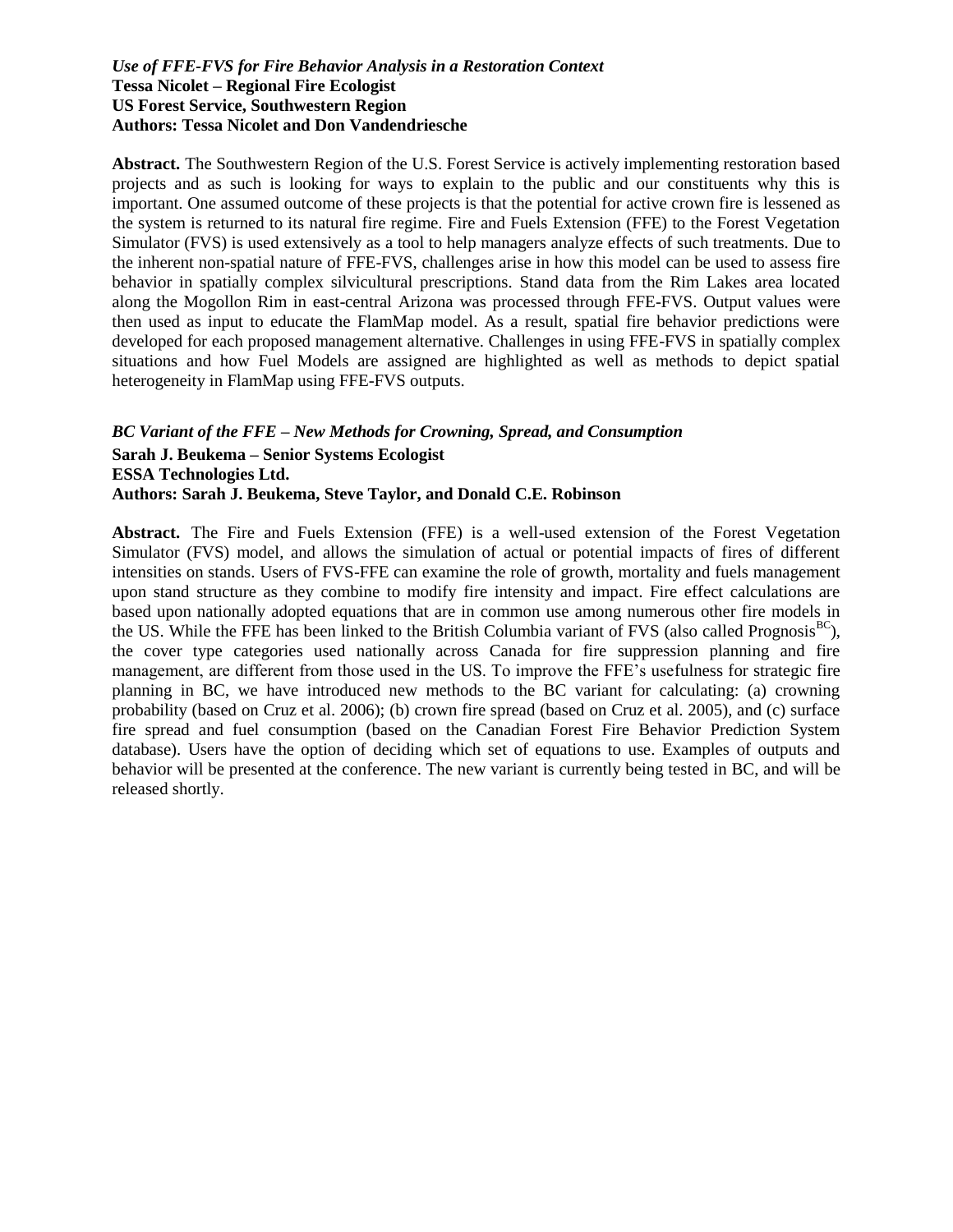#### *The Efficacy and Limitations of Custom Fuel Modeling Using FFE-FVS* **Erin Noonan-Wright – Fire Application Specialist US Forest Service, Wildland Fire Management Research, Development, and Application Authors: Erin Noonan-Wright and Nicole Vaillant**

**Abstract.** Managers measure both surface and canopy fuels pre- and post-treatment to evaluate fuel treatment effectiveness. Fuel loading is often computed for downed woody fuels using Brown's transects and subsequent calculations (Brown 1974). Other than comparing loading pre- and post- treatment, it is uncertain how best to use calculated values of fuel loading to model fire behavior. Traditionally, one of the 53 fuel models (Anderson 1982, Scott and Burgan 2005) is chosen to represent the fuel complex without using any of the fuel loading information to model fire behavior. Using a dataset encompassing 356 plots across 14 National Forests in California, we compared predicted fire behavior output (rate of spread, flame length) using two new methods in FFE-FVS that utilize fuel loading information. The first uses modeled fuel loads to create custom fuel models; the second applies modeled loads to choose one of the 53 fuel models. Predicted fire behavior is compared using the standard versus custom fuel models. Furthermore, the assumptions inherent with custom fuel modeling using the FFE-FVS methodology and the limitation of omitting measured values of live fuels and their contribution to bulk density (and fuel bed depth) is also discussed.

# **Session 4: Poster Presentations 6:00– 8:00pm Moderated by Leah Rathbun Held at the Fort Collins Brewery**

*Using FVS to Model Carbon and Species Composition Trajectory Changes Resulting from Disturbances* **Megan K. Caldwell – Physical Scientist US Geological Society Authors: Megan K.Caldwell, Todd J. Hawbaker, and Jennifer Briggs**

**Abstract.** Forests play an important role in storing and sequestering carbon, where conifer forests in particular, store more than 33% within the terrestrial carbon pool. Disturbances, such as fire and insects, impact the amount of carbon that can be stored over time in conifer forests. Stand composition and structure, which plays an important role in carbon storage over time, may be altered by these large disturbances. A mountain pine beetle (MPB) epidemic has impacted forests along the Rocky Mountains, and has potentially altered carbon storage and stand composition trajectories in the short and long-term. This research used the Forest Vegetation Simulator (FVS) to quantify the scope and magnitude of the impacts of MPB on carbon storage and stand composition in a 200 year simulation. FVS was initialized with forest inventory tree, advanced regeneration and fuels data collected in 2010 in Grand County, Colorado, where Grand County was the epicenter of the MPB outbreak in the Southern Rocky Mountains. This FVS simulation carbon and stand composition results were compared to a "control" FVS simulation, where all trees killed by MPB were recoded as live to represent the conditions before the major mortality years of the MPB epidemic. The "MPB" simulation and "control" simulation trajectories were also compared to the trajectories of a "Fire" simulation in FVS, to compare MPB disturbance to fire disturbance. Carbon and stand trajectories were altered between the three simulations, showing MPB has altered forest carbon storage and stand structure, which is different from how fire disturbances affect carbon and species composition.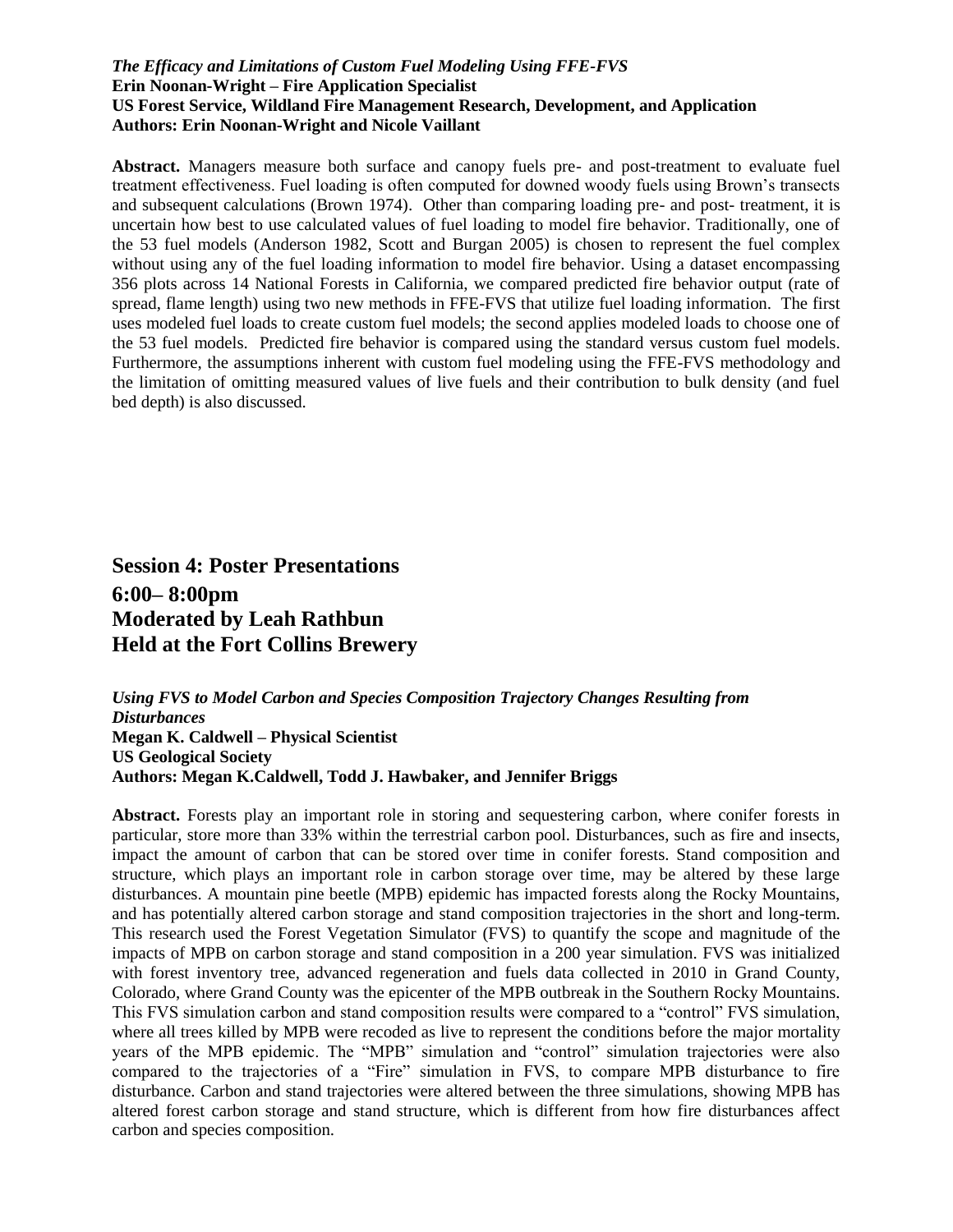#### *FVS Underestimates Growth of Small Trees in Uneven-Aged Black Hills Ponderosa Pine Stands* **Seth Ex – Graduate Research Assistant Colorado State University Authors: Seth Ex and Frederick W. Smith**

**Abstract.** The diameter growth equation used by FVS for Black Hills ponderosa pine is based on the GENGYM model developed by C.B. Edminster. FVS equation developers anticipated the GENGYM model would over-estimate diameter growth of small trees in uneven-aged stands. To compensate, developers had FVS reduce diameter growth of small trees in uneven-aged stands by applying either a version of the GENGYM model parameterized for southwestern ponderosa pine, or a blend of the Black Hills and southwest equations, depending on certain tree and stand-level criteria. We evaluated the Black Hills equation for size-related bias using measured increment growth from over 1,800 trees in 21 unevenaged, and 10 even-aged pure ponderosa pine stands. In even-aged stands, model predictions were accurate, and unbiased with respect to tree size. In uneven-aged stands, the Black Hills equation underestimated growth in general, and was biased with respect to tree size. Negative error was greater for small trees than for large trees. Consequently, adjustments applied by FVS actually worsened size-related bias in uneven-aged stands. However, adjustments were rarely applied. Criteria required for application of the southwest model were met by less than a fifth of trees, and no trees met the requirements for application of the blended model.

#### *Using the Forest Vegetation Simulator to Forecast Acorn Production at Bent Creek Experimental Forest, NC, USA* **Chad Keyser – Forester US Forest Service, Forest Management Service Center Authors: Chad Keyser, Cathryn Greenberg, Leah Rathbun, Anita Rose, Todd Fearer, and Henry**

**McNab**

**Abstract.** Acorn availability strongly influences wildlife populations and forest ecology, but production is highly erratic among years, species, locations, and individual trees. Forest managers need models that can predict average acorn production capability, with the capacity to tailor yield estimates to individual stands and test forest management scenarios that include adjustments for forest maturation over time. Our study examined how published acorn prediction models could be implemented into the Forest Vegetation Simulator (FVS) and how these models could be used to estimate acorn production in project analyses. FVS simulations showed that acorn production for the Bent Creek Experimental Forest in North Carolina declined slightly over the next 50 years when oak decline events were included in the simulations.

*Linking FVS into Agent-Based Modeling of Coupled Social-Ecological Systems* **Jessica Leahy – Associate Professor University of Maine Authors: Jessica Leahy, Aaron Weiskittel, Jeremy Wilson, Robert Seymour, and Erika Gorcyzca**

**Abstract.** FVS is commonly used by forest biometricians, silviculturists, and other forest scientists to model growth and yield. In this poster, the emerging role for FVS in coupled social-ecological system modeling, particularly agent-based modeling (ABM), will be explored. Agent-based models are "…computationally intensive dynamic simulation model[s] of how individual agents (typically using simple behavioral rules) interact with their environment and each other, giving rise to system-wide macro patterns or emergent properties which cannot be deduced from the individual agent's rules" (Loomis, Bond, and Harpman, 2009, p.39). ABM allows for a more integrated approach, providing new insight into landowner decisions and responses to policy and environmental changes by linking social and biophysical interactions. We will highlight the use of FVS in our ABM developed to model family forest landowner harvest decisions in Maine. Landowner profiles are maintained in Microsoft Access, and trees are populated and grown on their landscape using FVS, linked by the programming languages of Python and SQL. In addition to a baseline scenario, a social system shock in the form of property tax increases and a biophysical system shock in the form of widespread tree mortality were tested. We will share lessons learned in using FVS in an ABM, and make suggestions for how to improve FVS modeling technology so that it can be used in future applications of forest-based, coupled social-ecological systems modeling.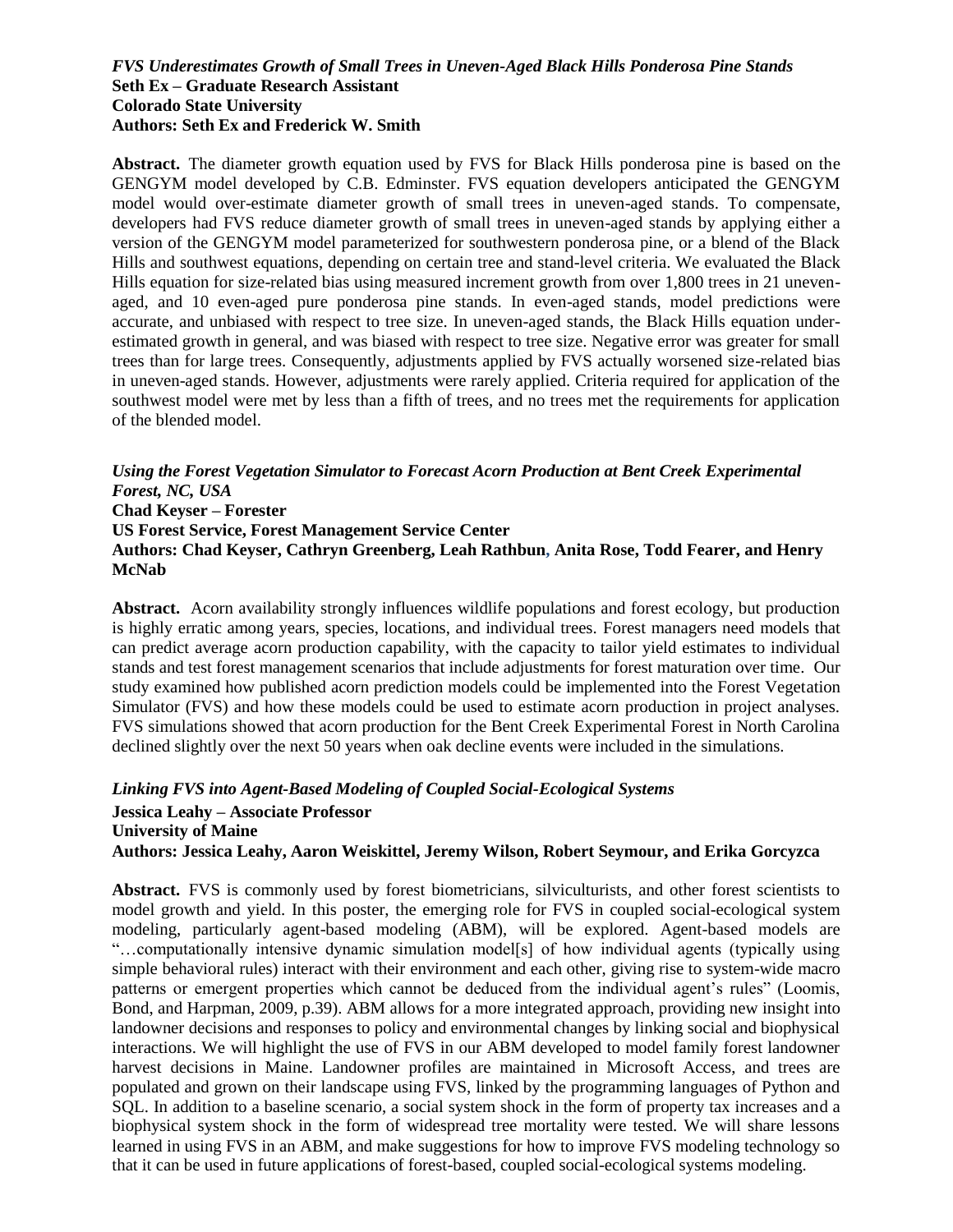#### *Canopy Cover Estimates: Modifying FVS estimates to Include Different Spatial Patterns* **Leah C. Rathbun – Forest Biometrician US Forest Service, Forest Management Service Center Authors: Leah C. Rathbun and Andrew Sánchez Meador**

**Abstract.** The purpose of this research was to assess the accuracy of predictions of percent canopy cover produced by the Central Rockies Variant of FVS using stem plot data from Colorado and provide a recommendation for correcting the FVS estimates based on tree spatial distribution. Our hypotheses were: 1) the Beer-Lambert Law correction factor for crown overlap in FVS would produce accurate estimates for percent canopy cover when spatial distributions were random; 2) when spatial patterns were clumpier, the correction factor in FVS would overestimate percent canopy cover; and 3) using an estimate of spatial distribution (such as Nearest Neighbor Index or Pielou's Index of Non-randomness) a correction factor could be developed to obtain better estimates of percent canopy cover in FVS.

### *The Fire and Fuels Extension to the Forest Vegetation Simulator – Updates and Enhancements 2007- 2012*

**Stephanie Rebain – Forester US Forest Service, Forest Management Service Center Authors: Stephanie Rebain**

**Abstract.** The Fire and Fuels Extension (FFE) to the Forest Vegetation Simulator (FVS) is a software tool for natural resource managers that has been used extensively to assess fire hazard and examine fuel treatment effects in forested ecosystems. With the FFE-FVS system, users can input their own forest inventory data, simulate how these forests will grow over time, and simulate a wide variety of management activities, such as thinning and prescribed burning. FFE was first developed in the mid 1990's, but has been continually updated since that time. Three major features added in the last five years include down wood volume and cover reports, the ability to use a new fuel model selection logic that incorporates the Scott and Burgan (2005) fuel models, and the ability to predict fire behavior using modeled fuel loads directly rather than selecting a fuel model for that purpose. This poster reviews these three new features.

#### *Estimated Timber Productivity and Financial Returns in a Natural Disturbance-Based System Using FVS-NE*

#### **Mike R. Saunders – Assistant Professor Purdue University Authors: Mike R. Saunders and Justin E. Arseneault**

**Abstract.** Concerns over biodiversity have spurred interest in silvicultural systems based on patterns of natural disturbances in forest ecosystems. Common to many of these systems is an increase in spatial variability produced (e.g., creation of large interior gaps or variable density thinning) that can be quite difficult to model in some FVS variants. Without the capability to use FVS to forecast stand development and resulting financial returns, many land managers are hesitant to apply these systems. We compare the stand development, timber productivity, and financial returns of the gap-based Acadian Forest Ecosystem Research Program (AFERP) treatments to those of a two-stage shelterwood system and a single-tree selection system. The AFERP systems produced the widest ranges in diameter distribution at the end of the harvest rotation and were more effective in recruiting large trees  $(> 60 \text{ cm})$  relative to conventional silviculture systems. Standing value at the end of the rotation was inversely related to projected production rates and financial returns, which were greatest under the single-tree selection system (\$3200  $\hat{h}a^{-1}$ ), followed by the small-gap (\$2900 ha<sup>-1</sup>), large-gap (\$1900 ha<sup>-1</sup>), and shelterwood (\$1450 ha<sup>-1</sup>) systems. Our analysis suggests that, within the Acadian Forest Region, natural disturbance-based systems are capable of sustaining a greater diversity in forest structure and composition while producing volume yields and financial returns that are competitive with conventional even- and uneven-aged silvicultural systems.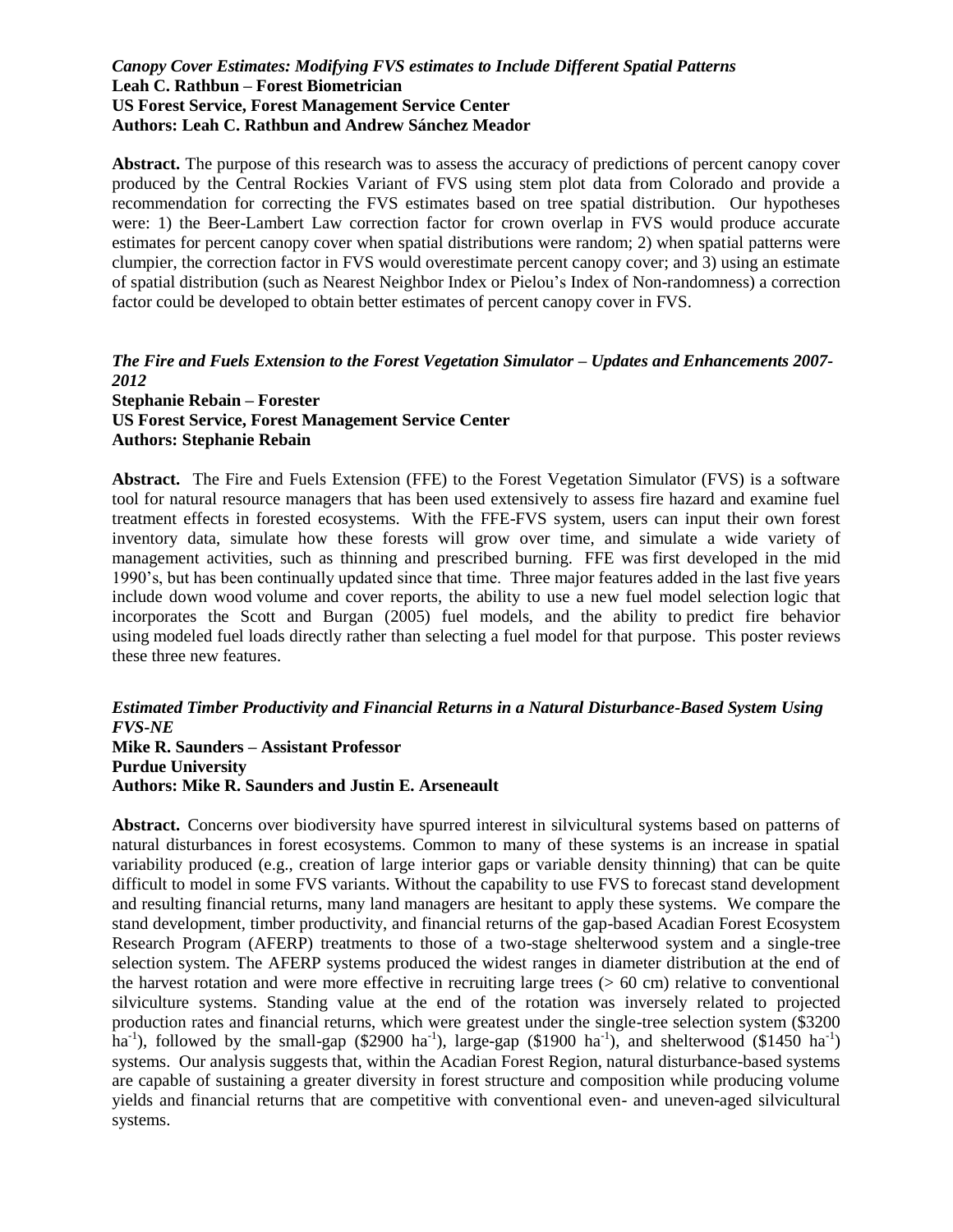#### *Validating the Southern Variant Forest Vegetation Simulator (SN-FVS) Height Predictions on Southeastern Hardwoods in Kentucky and Tennessee*

#### **Steven C. Stedman – Forest Research Associate III Colorado State University, Center for Environmental Management of Military Lands (CEMML) Authors: Steven C. Stedman and Bernard R. Parresol**

**Abstract.** The Forest Vegetation Simulator (FVS) height prediction equations are cornerstones of the model. The objective of this study was to test the Southern Variant of the Forest Vegetation Simulator (SN-FVS) prediction accuracy of the species height-diameter functions on a large independent hardwood dataset in southwestern Kentucky and northwestern Tennessee. Accuracy is the composite of both bias (i.e., average error) and precision. Validation was run on total height measurements taken on 9,236 trees from 301 fixed-area plots across the Fort Campbell forested landscape. There were 36 species with sufficient numbers (>30) to compute test statistics. Along with percent bias, statistics for the mean square error and prediction accuracy at  $\pm 25$  percent were calculated with the combined effect yielding a unified estimate of prediction accuracy. For all species combined, the results are reasonable given the high variability normally associated with estimation of tree height. On an individual tree species basis, the results are less than desirable; 42 percent of the species failed to meet the acceptable precision standard while 50 percent of the species were not within the accepted standard of  $\pm$ 5 percent for accuracy. With this data, the SN-FVS also tended to underestimate actual tree heights 3-times more often than it overestimated heights. Inconsistencies with precision, accuracy and variability statistics (or combination thereof) indicate that species such as northern red oak (*Quercus rubra*), scarlet oak (*Quercus coccinea*) and black oak (*Quercus velutina*) may need additional work to more accurately predict tree heights.

#### *Adaptive Management and Forest Vegetation Simulator Using the Event Monitor and the Role of Potential Natural Vegetation for Climate Adaptation* **Melody A. Steele – Forester Bureau of Indian Affairs Authors: Melody A. Steele**

**Abstract.** The adaptive management approach for Federal and Tribal forested lands have been evolving over the decades. The Forest Vegetation Simulator aka Suppose model has been the most effective prognosis software for forest site specific environmental analysis. It provides forest landscape ecological and economical alternatives for short-term timber harvest plans or long-term natural resource sustainability. Ultimately it achieves an objective means for disclosure of alternatives. There is enough precision for silvicultural prescriptions and wildlife habitat recommendations for implementation using adaptive management. The heart of the Forest Vegetation Simulator is pumped by the Event Monitor which allows for uncertainty blended with known cause and effects. The model uses several potential natural vegetation citations which contain a treasure of forestry, wildlife and natural fire descriptions and supporting data in each publication. These publications are identified for each variant - geographical area which adds ecological finesse. The ultra fast processing allows for hundreds of field inventory data or surrogate data on thousands of acres to be analyzed simultaneously while applying these ecological findings. By recognizing the potential natural vegetation research based on temperature and moisture, we can better meet today's challenges of climate adaptation strategy and other environmental anomalies. The combination of input of current forest vegetation field inventory with site potential using potential natural vegetation using the Event Monitor and randomness for uncertainties presents optimal results. With professional management input and review, we achieve objectively comparable ecological and economical alternatives.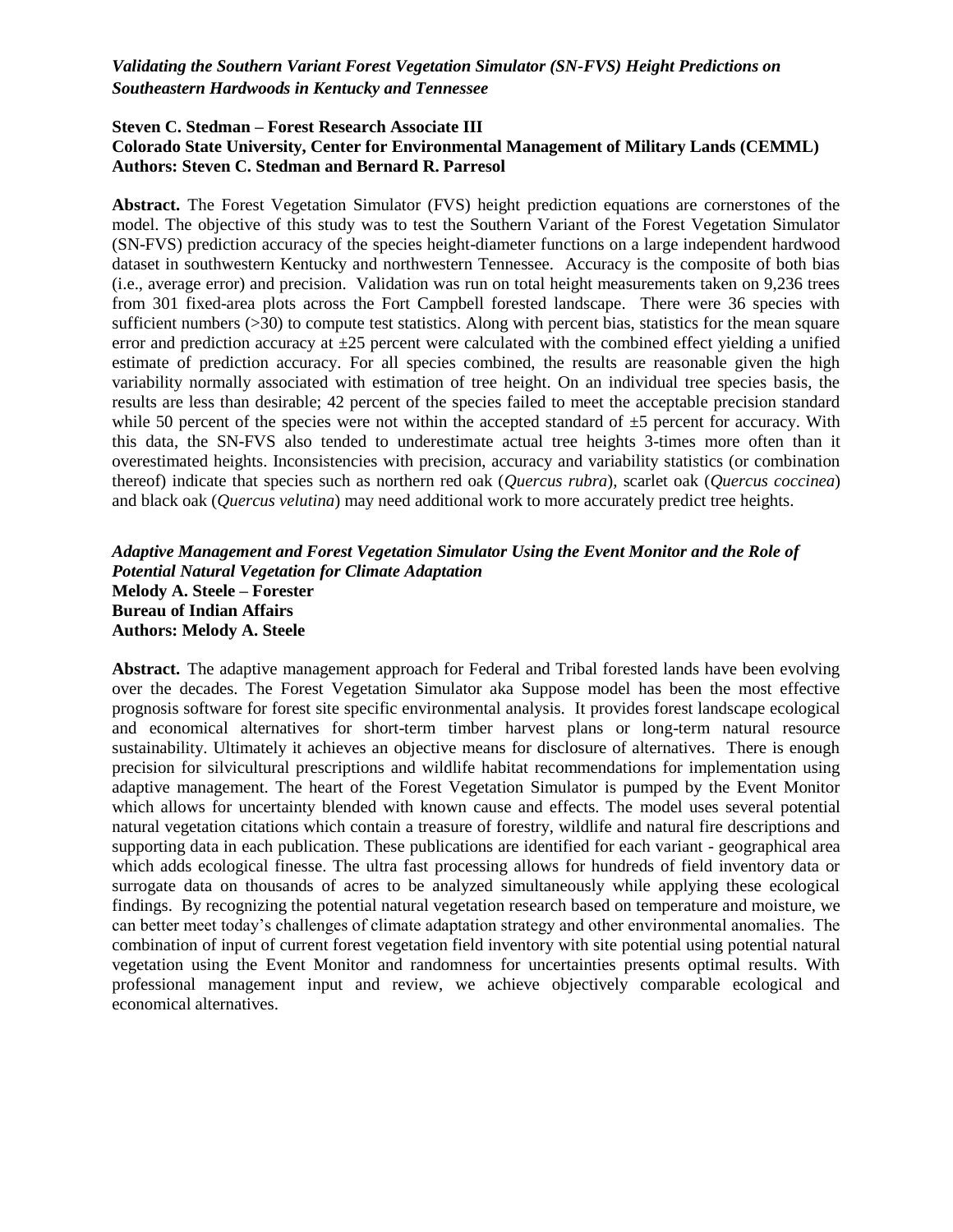#### *ArcFuels: an ArcGIS Interface for Fuel Treatment Planning and Wildfire Risk Assessment* **Nicole Vaillant – Fire Ecologist US Forest Service, Pacific Northwest Research Station Authors: Nicole M. Vaillant and Alan A. Ager**

**Abstract.** Wildland fire risk assessment and fuel management planning on federal lands in the U.S. is a complex problem that often requires advanced fire behavior modeling and intensive spatial data analyses. Both the benefits and potential impacts of proposed fuel treatments must be clearly demonstrated in the context of land management goals and public expectations. Potential fire behavior metrics, including fire spread, intensity, likelihood, and ecological risk need to be analyzed for proposed fuel treatment alternatives. ArcFuels was built to streamline the fuel management planning process, and provide tools for quantitative wildfire risk assessment. ArcFuels integrated a number of forest growth and fire behavior models and corporate spatial data within a ArcGIS framework. ArcFuels is available for both ArcGIS 9.x and 10.0 as well as within the Citrix environment. The system vastly simplifies spatial data manipulations and wildfire behavior analyses for design and testing fuel treatment alternatives. ArcFuels is used by forest and fire mangers and planners as well as researchers. ArcFuels has been utilized in a number of NEPA projects at the national forest district planning level and has been used in peer-reviewed published research. The program along with demonstration data and a user's guide and tutorial are available for download at [www.arcfuels.org.](http://www.arcfuels.org/)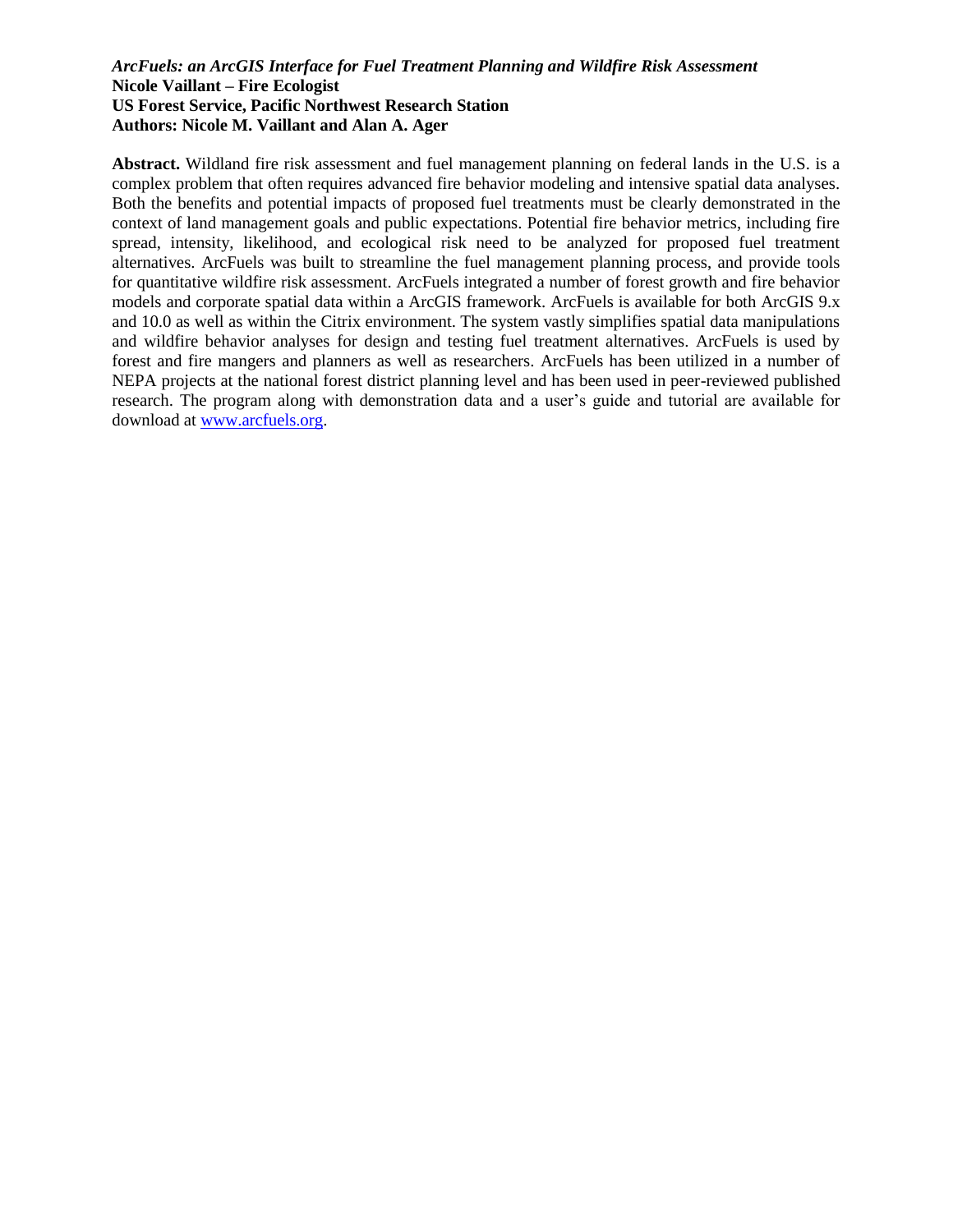# **Wednesday April 18 th, 2012**

#### **Panel Discussion 8:15– 9:00am Moderated by Gary Dixon Panelists: Nicholas Crookston, Donald Robinson, Michael Van Dyck, and Aaron Weiskittel**

The panel will discuss their vision of the future of FVS, including their ideas on how FVS can maintain relevancy and how its functionality should change to better meet user needs and requests. They will discuss needs and future enhancements in both the short term and the longer term. Each of the panel members will briefly describe their work with respect to future enhancements to the model. The panel will then answer questions submitted by the conference attendees. Everyone in attendance will have the opportunity to submit written questions regarding the future of FVS, and a moderator will read selected questions to the panel. Everyone is encouraged to participate.

**Session 5: Emerging Applications 9:00– 2:15pm Moderated by Tim Bottomley**

#### *FVS as a Cooperator in Other Systems and Cooperation in FVS Development* **Nicholas L. Crookston – Operations Research Analyst US Forest Service Rocky Mountain Research Station Authors: Nicholas L. Crookston**

**Abstract.** There is a need for FVS to serve as a component in forest simulation systems in addition to serving its traditional role as a powerful stand-alone growth model. Work is underway that is guided by functional requirements that are divided into two groups; those related to stand-level interaction and those related to landscape-level interactions. At the stand-level, a shared library version of FVS provides the ability to use independently-built growth and mortality functions, add submodels that represent other ecosystem components, incorporate new regeneration establishment models, run externally built harvesting logic, and include the creation of special outputs, including graphics, all without modifying FVS and without recompilation of the source code. At the landscape-level, FVS needs to work cooperatively with models that run over large areas representing disparate components of a modeled system and interacting with each other at every time step and over all stands in the spatial domain. Creation of these capabilities is requiring surprisingly few changes to FVS source code centered on the upper level routines that are otherwise rarely modified and are the same for all variants. The changes have been accomplished as part of the Open-FVS project that has as a major goal making participation in FVS development more opportune for people outside the Forest Service thereby fostering collaboration on FVS development. A few infrequently used features of FVS (such as the Parallel Processing Extension) are not supported but can be added if not soon retired. Existing keyword files still will run and programmers with knowledge of the source code will have little new to absorb. A greatly simplified build process, replacement of the windows-only and now obsolete data base connectivity, switching to free and modern compilers, and adding support for Linux and Unix (including MAC OSX) are products of the effort.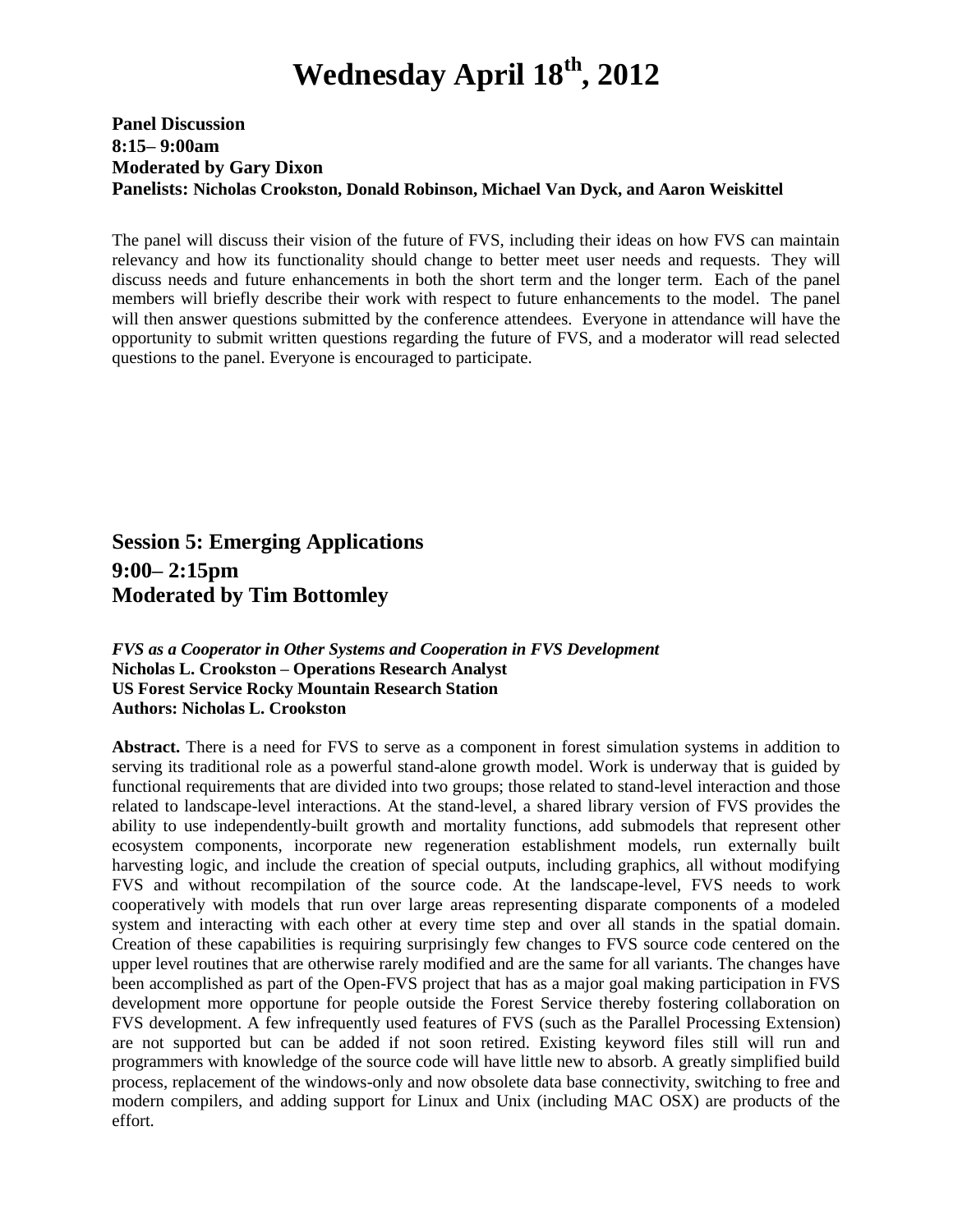#### *Development of an Application Program Interface (API) for the Forest Vegetation Simulator* **Donald C.E. Robinson – Senior Systems Ecologist ESSA Technologies, Ltd. Authors: Donald C.E. Robinson, Sarah J. Beukema, and Colin J. Daniel**

Abstract. FVS is being adapted so that it is better able to co-operate with other software systems while simulations are actually under way. To this end, we have developed an Application Program Interface (API) that allows other software systems and models to run FVS programmatically, passing inventory and site information through the API, running FVS and then returning output directly to the calling application. This functionality is currently implemented in a simplified and experimental run/stop/run fashion which has a very small memory footprint. We anticipate that this experimental approach will be soon be enhanced to allow run/pause/continue simulations which will better account for between-cycle calculations and provide better program flexibility. The API is implemented through C++ language functions which call a Dynamic Link Library (DLL) version of the main FVS model. Two applications are currently being developed using this API. The first of these links FVS to the TELSA model for simulations that will we expect will eventually grow to a geographic scale of 500,000 stands. The FVS-TELSA linkage is written in the VB.Net language, and code samples will be presented at the conference. The second application creates a plug-in to Microsoft Office. An example of an Excel plug-in will be demonstrated and code samples will be presented.

#### *FVS-WRENSS: A Water Yield Postprocessor for FVS* **Robert Havis – Information Technology Specialist US Forest Service, Forest Management Service Center Authors: Robert Havis**

**Abstract.** The FVS-WRENSS Postprocessor is a tool to estimate water yield changes based on growth predictions from the Forest Vegetation Simulator (FVS) model. The Water Resources Evaluation of Nonpoint Silvicultural Sources (WRENSS) model was developed in the 1970s, about the same time as FVS, and simulates water yield from forested systems by taking the difference between seasonal precipitation and predicted evapotranspiration rates. Both the FVS and WRENSS models have been calibrated to data throughout most of the United States. The WRENSS model has been adapted to postprocess site data and results from FVS simulations (stand area, aspect, elevation, and basal area and tree height) to estimate the effects of silvicultural treatments and disturbance on forest water yield. The purpose is to describe the FVS-WRENSS Postprocessor assumptions, limitations, and capabilities for evaluation by potential users. Examples of the FVS-WRENSS Postprocessor output show changes in water yield on a per-acre basis for individual stands, and on an area-weighted, per-acre basis for groups of stands in an FVS serial run. Water yield changes are illustrated for thinning treatments, and fire and mountain pine beetle disturbance events. A sensitivity analysis of WRENSS input variables shows that water yield predictions are most sensitive to input precipitation and thinning intensity, and not very sensitive to model parameters.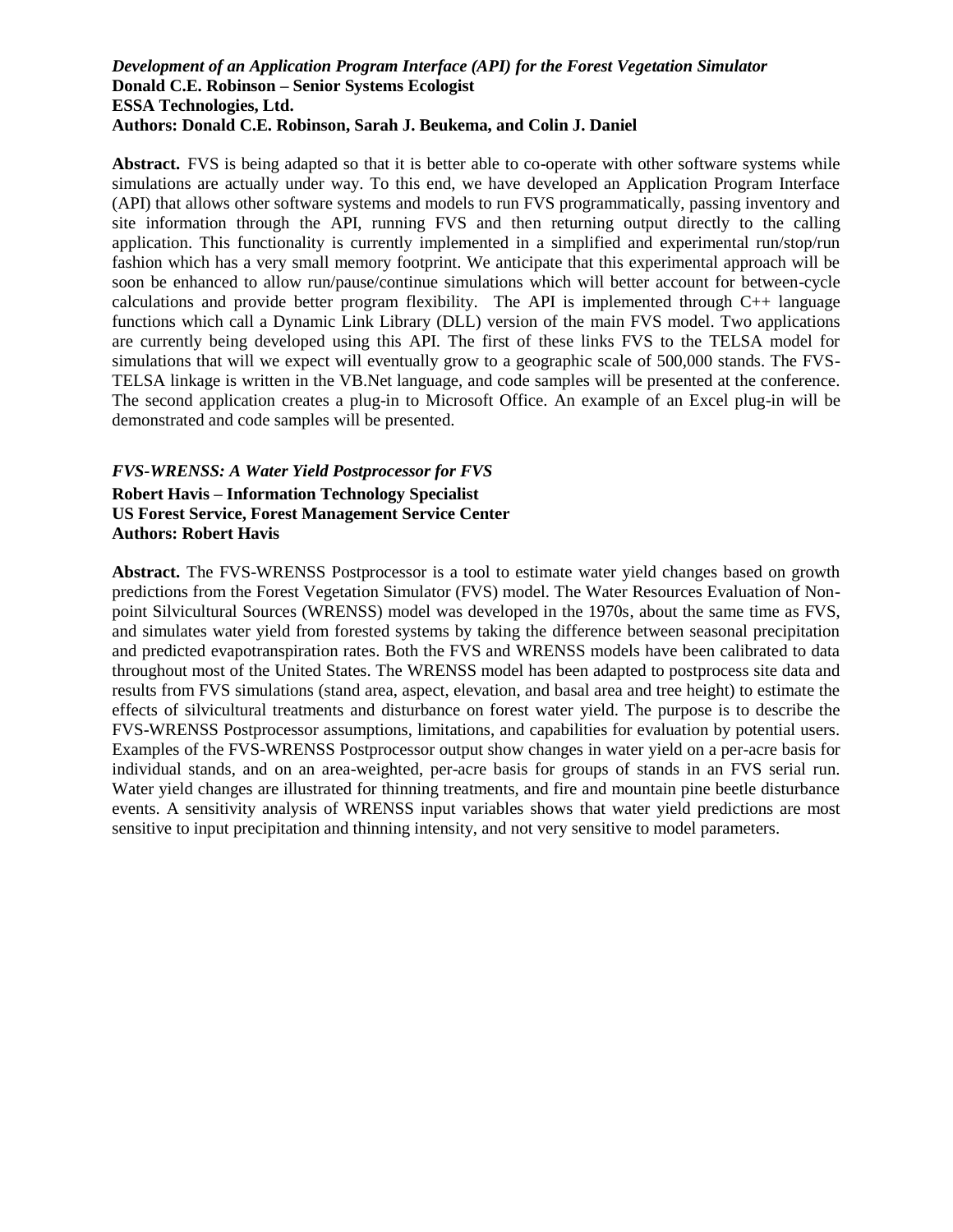#### *Coupling FASST and FVS to Simulate Climate and Silvicultural Impacts on Seasonal Operability and Logging Equipment Terramechanics* **Rob Keefe – Instructor University of Idaho Authors: Rob Keefe, Zack Holden, and Anthony Davis**

**Abstract.** The US Army Corps of Engineers Fast All Season Soil STrength (FASST) model (Frankenstein, 2004) simulates the state of the ground as a function of local climate data for battlespace intelligence. Frankenstein's addition of vegetation models to FASST make it possible to simulate the effects of understory vegetation and multi-layer forest canopies on below canopy snow accumulation and ablation, soil moisture content, and the effects of freeze-thaw dynamics on soil load bearing capacities. A simple methodology can be used to translate FVS stand structure into the LAI layer thickness and height inputs required for FASST in order to simulate silvicultural effects on the within-year, below canopy micro-climate by running FASST and FVS jointly with multi-scale temporal representation. This approach has been used successfully by the author to simulate climate and canopy impacts on within-year, hourly conifer regeneration phenology within FVS's 10 year projection cycle by post-processing with R scripts that translate and pass data between the models. In this study, we used the Army Corps. model's soil strength calculations to forecast climate and silvicultural impacts on logging equipment physical terramechanics and mobility on the University of Idaho Experimental Forest. Gridded temperature loggers at variable-radius plot locations on a 200 acre parcel on the UIEF and a second grid on the Bitterroot National Forest, in an area with LIDAR-derived stand variables, were used to validate the ability of the coupled model system to predict below-canopy soil conditions and their potential impact on equipment mobility.

#### *Development and evaluation of the Acadian Variant of the Forest Vegetation Simulator* **Aaron Weiskittel – Assistant Professor University of Maine Authors: Aaron Weiskittel1, John Kershaw, and Matthew Russell**

**Abstract.** The goal of this project was to develop a new variant for the Forest Vegetation Simulator (FVS) that is applicable to the Acadian region of Maine and New Brunswick and flexible enough to account for a range of potential future conditions. Specific objectives were to: (1) compile the regional growth and yield data; (2) develop an index of potential productivity; (3) fit total height and height to crown base static equations by species; (4) develop diameter and height increment equations by species; and (5) estimate growth modifiers for management activities. Since the start of the project in 2008, several significant developments have been made. First, an extensive database of nearly 3 million observations spanning over 50 years of observation and a large geographic area has been compiled. This database has been used to develop equations for maximum and stand-grown crown width as well as height and height to crown base have been estimated for the primary species in the Acadian Region. These equations give drastically different predictions when compared to the existing equations currently used by FVS-NE. Currently, diameter and height increment equations are being developed and some interesting trends are starting to emerge. Some key trends are predicting diameter rather than basal area increment significantly reduces long-term bias, a maximum multiplied by a modifier approach is more stable than unified equations, and treating species as a random effect allows for improvements in predictions for most species. These results as well as the future direction of the project will be discussed.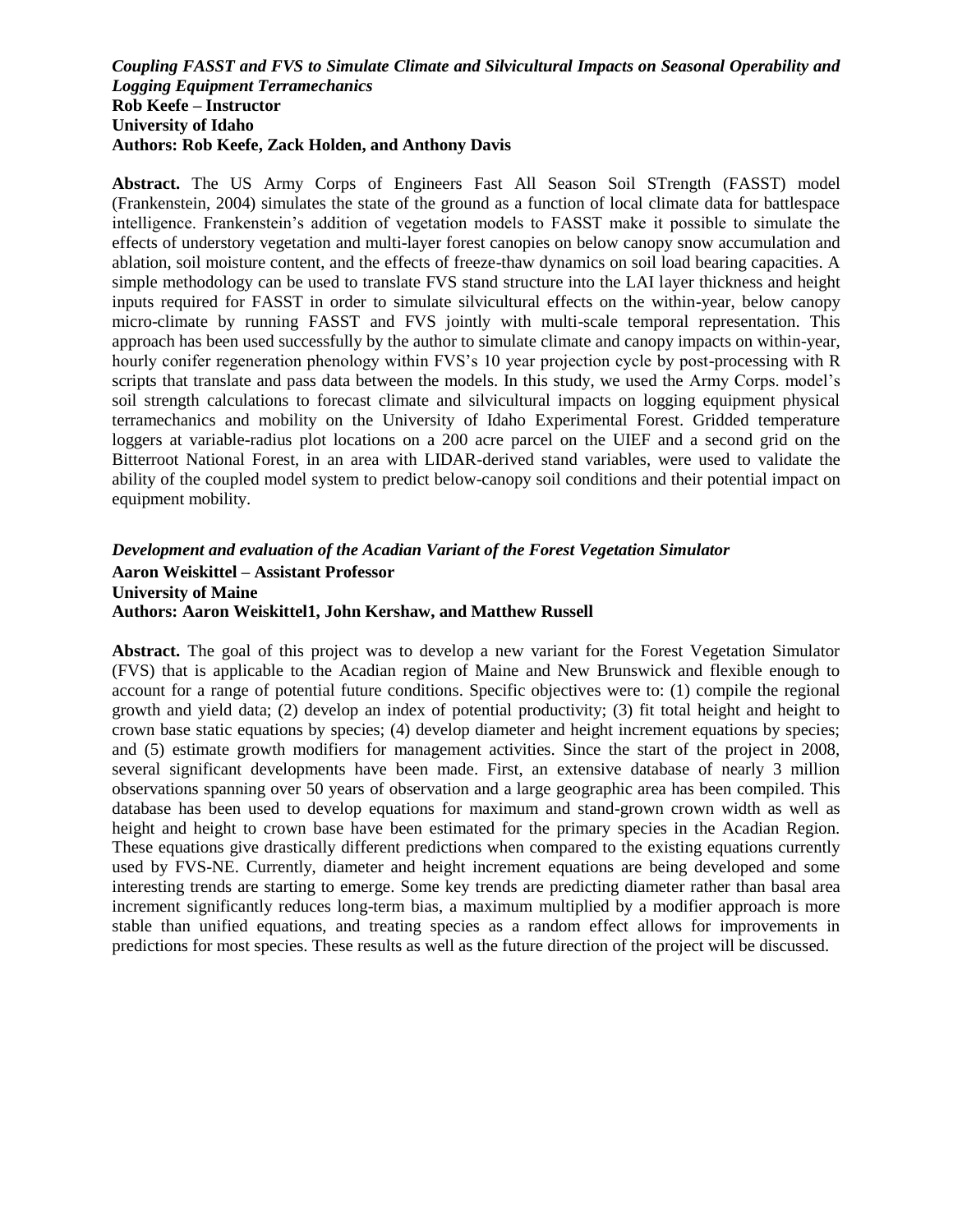#### *FVS-ORGANON: Plugging in a New Growth Engine* **Jeff Hamann – President Forest Informatics, Inc. Authors: Jeff Hamann, Erin Smith-Mateja, and Nicholas L. Crookston**

**Abstract.** The Forest Vegetation Simulator (FVS) has practically everything users need to estimate current and predict future forest conditions. The simulator is extremely flexible, and users can modify most predictions with the existing features. For example, without recompiling the source code, users can create user defined output variables, modify growth predictions, change volume equations, and produce carbon accounting estimates using the extensive KEYWORD system. For users who need more control over the predictions, or want to completely replace the prediction models, or simply wish to take advantage of the decision support system features of FVS and SUPPOSE (e.g. SVS and SQL) with other forest growth models (e.g. CONIFERS, ORGANON or CACTOS), extensive source code modifications and testing is required. One possible solution is to provide a generic growth model interface for thirdparty growth models like those mentioned previously. To examine the feasibility of extending FVS to use the predictions from another growth model, we created FVS-ORGANON, which replaces the internal growth model predictions from FVS with those from the ORGANON Dynamic Link Library (DLL) project. While the application programming interface (API) for the ORGANON DLL project is not standardized, our results show that: 1) interfacing FVS with other forest growth models is feasible and advantageous for several user-groups, and 2) further refinements to a common forest growth model API would reduce simulator development costs and extend usability.

*FSVeg Spatial Data Analyzer: A Spatial Interface to Integrate FVS, FSVeg and FSVeg Spatial technologies for Project and Landscape Analysis* **Jonathan Marston – Systems Analyst Cherokee Services Group Authors: Jonathan Marston, Stephen Williams, and Lynne Bridgford**

**Abstract.** Stand exam data collected by the Forest Service has been stored in the FSVeg database for more than a decade. More recently an ArcGIS solution called FSVeg Spatial was built that provides a spatial front-end to maintain the related vegetation polygons and linkages to exam data. Over 150 million acres of vegetation polygons are managed by FSVeg Spatial, and roughly 500,000 stand exams are tied to a subset of these polygons. The FSVeg Spatial Data Analyzer (DA) is the most recent addition to the FSVeg suite of products. The DA provides a user-friendly interface to easily extract FSVeg spatial data and associated stand exam data into FVS-ready format in addition to running FVS behind the scenes to grow exam data to the current time. The DA provides a GIS front-end for running FVS and displaying the results spatially. A user can click on a polygon and run Suppose. A user can click on a drop down list of FVS output items (e.g. Basal Area) and create a symbolized map automatically. The alternative building function allows point and click assignment of activities like "prescribed burning", "thin to BA 40", etc. and then the user can run FVS to model future conditions for each alternative. The powerful Nearest Neighbor Imputation function within the DA can impute exam data to all polygons providing wall to wall data for the project area for use with FVS. The Natural Resource Manager (NRM) staff provides full support to the DA, along with other FSVeg products, including documentation, training, and helpdesk support.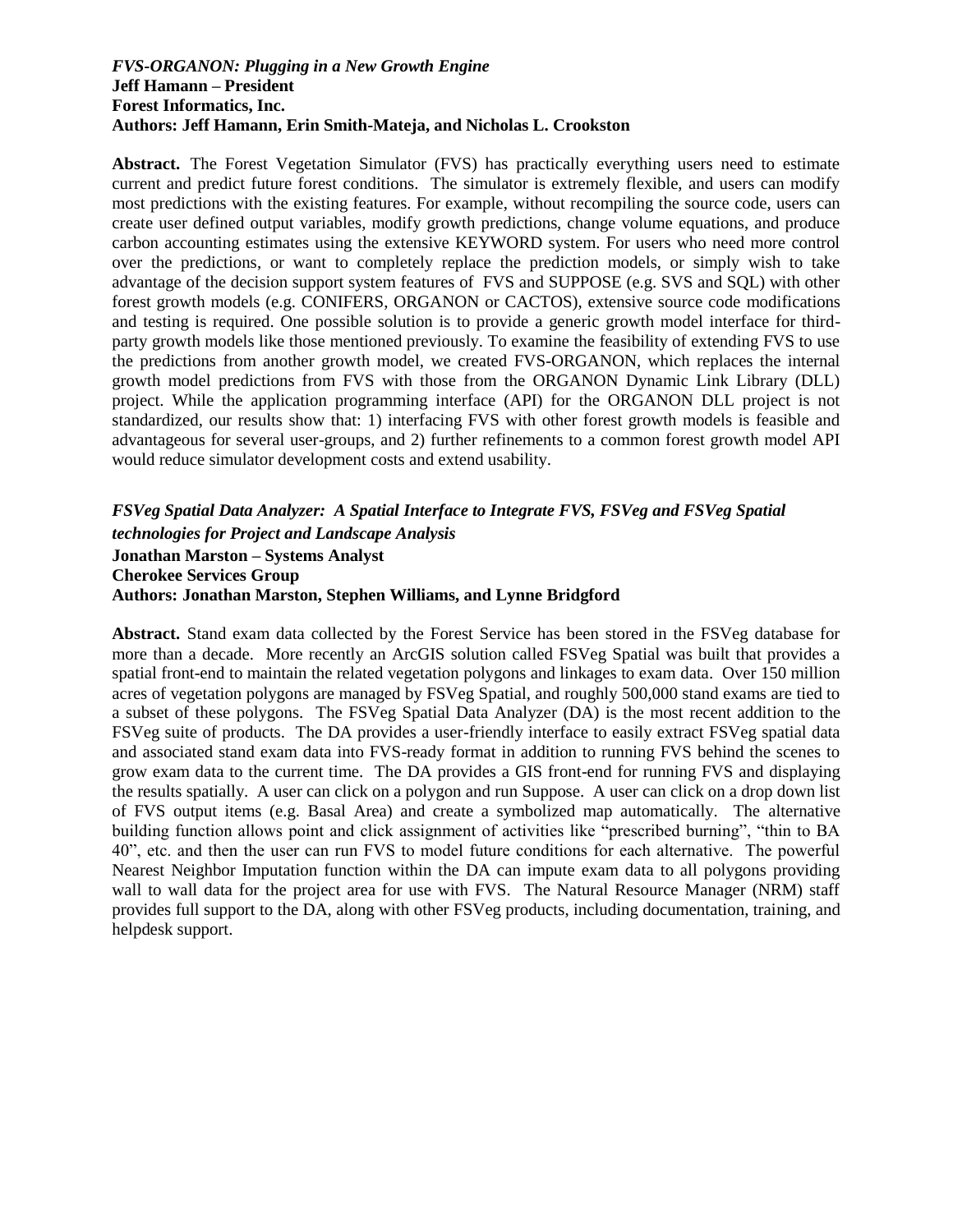#### *NFS Regional Vegetation Classification Algorithms Embedded Within the Forest Vegetation Simulator* **Don Vandendriesche – Forester / Program Manager US Forest Service, Southwestern Region Authors: Don Vandendriesche**

**Abstract.** Mid-scale planning projects require that a vegetation classification system be in-place prior to any modeling effort. Map polygons and inventory data are needed to define the basic vegetation units. Fundamentally, a classification system that describes existing vegetation conditions is hierarchically based using components of forest type, size class, stocking density, and vertical stories. U.S. Forest Service Regions have developed unique vegetation classification systems that capture floristic attributes native to their local geographic area. The computational algorithms have been gathered and coded within the Forest Vegetation Simulator. A case example from the Southwestern Region will be presented that demonstrates the utility of the regional algorithms.

#### *Local Weather Data Now Accessible and Usable in the Western Spruce Budworm Defoliator Model Extension of Forest Vegetation Simulator* **Helen Maffei – Forest Pathologist US Forest Service, Forest Health Protection Authors: Helen Maffei, Lance David, Leo Yanez, and Kathy Sheehan**

**Abstract.** A feature has been added to the General Defoliation Model (formerly known as the Western Spruce Budworm Model) which allows the use of actual weather station data to drive larval and foliage development. Prior to this update, simulated weather was the only weather option available and weather related parameters were generated by the model from historical averages and variation. As a result projections never replicated actual weather events; making real world validation of predictions highly problematic. The new option uses actual daily weather station data to calculate weather related parameters needed to predict larvae and host foliage development. The timing of specific events and length of stays in stages of development for both larvae and foliage are then used by the population dynamics component of the model. Larvae and host foliage synchrony is a general description of what is determined from the parameters derived from the daily weather data. The weather related driving variables now have a concrete and verifiable basis since they are tied to physical weather data. As a result, entomologists will now have the ability to compare predicted with actual outbreaks under real weather scenarios. This ability to validate and refine the underlying population model will confer more confidence when applying the model results and vegetation layers to risk map landscapes as well as evaluation of how risk might change under various climate change scenarios.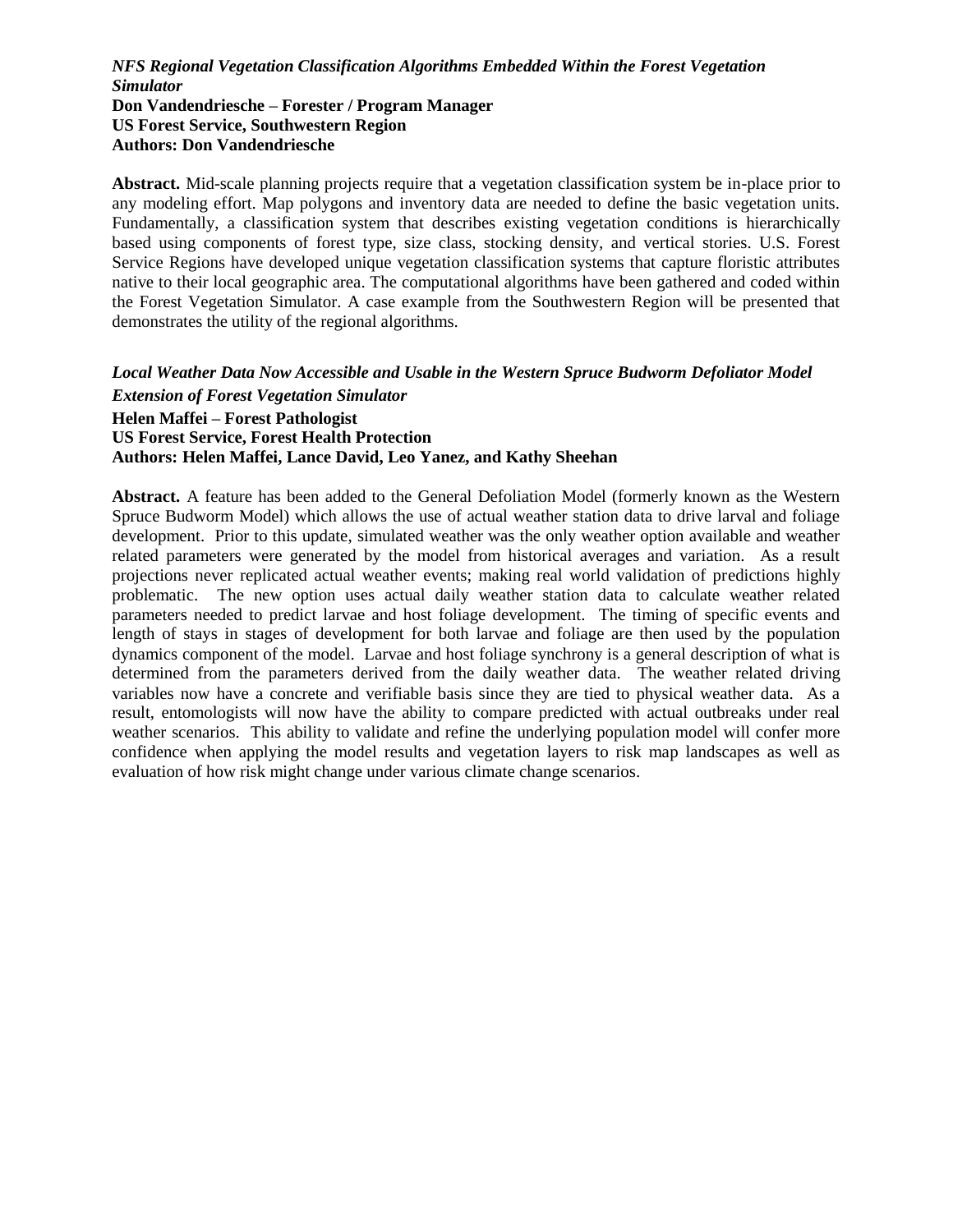## **Session 6: Restoration and Management 2:15– 5:10pm Moderated by Chad Keyser**

*Development of Alternative Growth Equations for the Lake State Variant of the Forest Vegetation Simulator (lS-FVS) to Capture the Increased Growth of Managed Stands* **John M. Zobel – PhD student University of Minnesota Authors: John M. Zobel and Alan R. Ek**

**Abstract.** The original Lake States variant of the Forest Vegetation Simulator (LS-FVS) became available in 1993 and used a regional growth model (LS-TWIGS). In developing and validating the original model, the development team utilized permanent research and inventory plots from across the upper Midwest. This data contained a wide variety of management histories, with a continuum of natural stands to plantations. The resulting growth projections are appropriate for stands or forests with similar backgrounds, but lack sensitivity for purely managed stands, especially intensively managed stands that have undergone combinations of treatments. With an ever increasing emphasis on ecological sustainability (while improving economic productivity), the need for an LS-FVS growth model alternative that accurately depicts the behavior and gains from intensive forms of management has become a high priority. In this study, we developed procedures for defining surrogate managed stand data from the USDA Forest Service Forest Inventory and Analysis (FIA) database for the Lake States region. Following the pattern from other FVS variants, we will add a dummy variable to the existing LS-FVS growth equation and fit the new model form to the FIA managed stand data. The coefficient on this new variable will represent the increased growth expected for managed stands. The final version of the managed stand growth model will be programmed into the FVS framework and made available to LS-FVS users via the existing keyword "MANAGED".

#### *Predicting Growth and Development of Managed and Unmanaged Eastern White Pine Stands in Maine* **Robert Seymour – Professor University of Maine Authors: Robert S. Seymour, Justin Waskiewicz, and Emma Schultz**

**Abstract.** Eastern white pine (*Pinus strobus* L.) is arguably the most widespread and valuable commercial species in the northeastern United States, occurring in both monocultures of old-field origin and in many natural mixed-species associations of both central hardwoods and northern conifers. White pine is typically managed on long sawtimber rotations, including several commercial thinnings, which culminate in an extended shelterwood regeneration sequence. Our data come from four separate studies: remeasured plots from an unmanaged chronosequence ranging from ages 10 to 200; 20-year results from a commercial thinning study contrasting B-line and low-density treatments; reconstructions of sapling height development under variable overstory densities; and a reconstruction study of white pine growth in mixture with central hardwoods and eastern hemlock. We will (1) contrast actual stand performance against the current Northeast Variant in terms of diameter growth, height development, mortality (remeasured plots only), maximum stocking, small-tree model performance, and volume estimation; (2) suggest model calibrations and other modifications to improve performance where possible; and (3) apply the calibrated model to compare two contrasting silvicultural systems with radically different density management regimes.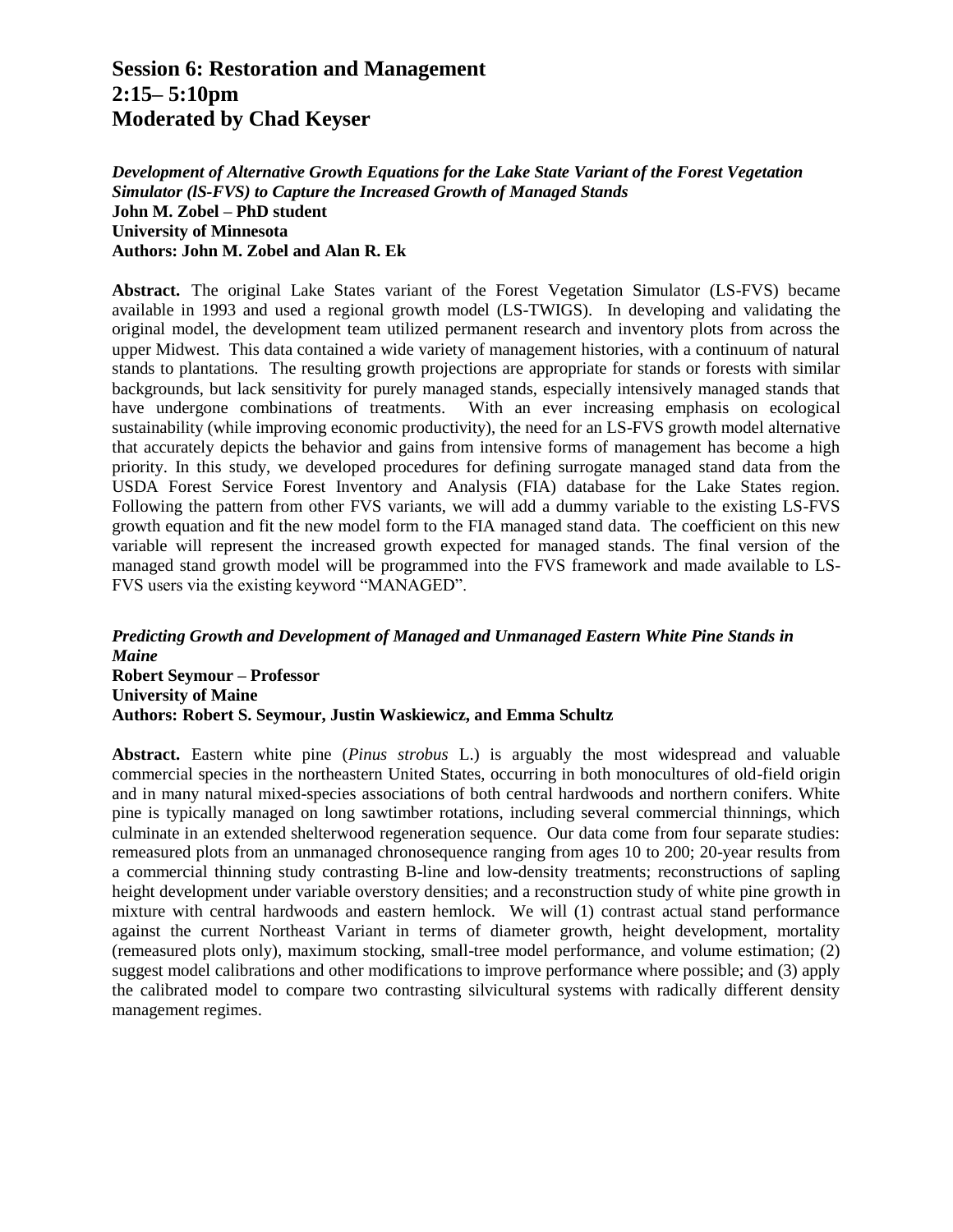#### *Quantifying the FVS Effects of Management Activities for Land Management Planning* **Don Vandendriesche – Forester / Program Manager US Forest Service, Southwestern Region Authors: Reuben Weisz, Don Vandendriesche, and Melinda Moeur**

**Abstract.** Previously, the Forest Vegetation Simulator (FVS) was used to report outcomes from natural growth modeling runs. Mean residence times, transition probabilities, and associated vegetation characteristics were computed. These successional attributes were used to parameterize the deterministic pathways in State and Transition Models (STM) used for land management planning in Arizona and New Mexico. A continuation of this work has led to the application of the FVS model to quantify the effects of management activities. A standard set of silvicultural and fire treatments were evaluated. Forest Inventory and Analysis (FIA) plots were stratified by each model state within designated Potential Natural Vegetation Types (PNVT). A range of activity outputs from FVS (resultant destination states, harvest volumes, fire hazard indices, and carbon metrics) were captured and linked to probabilistic pathways through the modeling framework.

#### *Estimating Growth Impacts of Interior Stand Edge in Gap-Based Silvicultural Treatments Using FVS-NE*

**Mike R. Saunders – Assistant Professor Purdue University Authors: Justin E. Arseneault and Mike R. Saunders**

**Abstract.** Concerns over biodiversity have spurred interest in silvicultural systems based on patterns of natural disturbances in forest ecosystems. Common to many of these systems is an increase in spatial variability produced (e.g., creation of large interior gaps or variable density thinning) that can be quite difficult to model in some FVS variants. Without the capability to forecast stand development and resulting financial returns, many land managers are hesitant to apply these systems. Modeling stand development with FVS typically requires the inherent assumption that intra-stand variability has negligible effects on stand responses. We investigate this assumption by modeling patterns of edge creation and longevity using a discrete space model with the two canopy gap-based silvicultural systems of the Acadian Forest Ecosystem Research Program of central Maine. Results suggest, across both treatments, up to 52.4% of the stand area can be within one mature tree height of a gap edge, and that the edge area could persist for multiple cutting cycles (>10 years).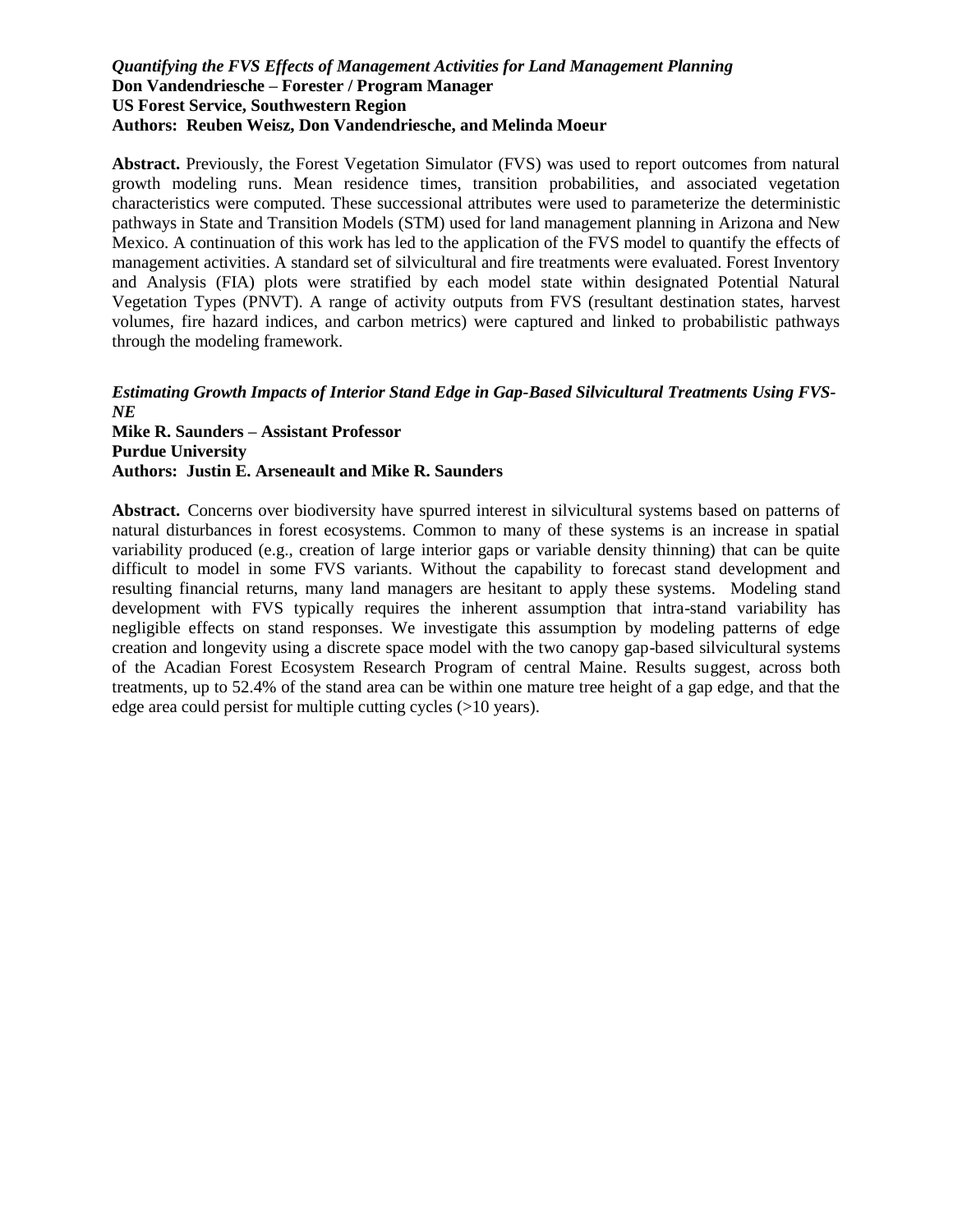#### *Investigating Combined Long-Term Effects of Variable Tree Regeneration and Timber Management on Forest Wildlife and Timber Production Using FVS* **James D.A. Millington – Leverhulme Early Career Fellow King's College London Authors: James Millington, Megan Matonis, and Michael Walters**

**Abstract.** Tree regeneration success and composition in northern hardwood forests of the Great Lakes region are variable and influenced by multiple factors. To examine the potential long-term impacts of variable regeneration, combined with uneven-aged timber harvest silviculture, we have developed a forest stand regeneration, growth and harvest simulation model. This model couples FVS (Ontario variant) with a forest-gap tree regeneration sub-model developed from field data collected in northern hardwood forests of Michigan's Upper Peninsula. The development and coupling of our regeneration sub-model with FVS is required because the multiple factors influencing regeneration in the study region cannot be represented internally within FVS. Here, we present our regeneration sub-model, describe its coupling with FVS, and illustrate the use of the resulting integrated simulation model to investigate potential long-term impacts on stand structure, songbird occupancy probabilities, and timber production. When simulated over a century, we find that higher overall tree regeneration densities and greater proportions of commercially high value, deer browse-preferred, canopy tree *Acer saccharum* (sugar maple) than low-value, browse-avoided subcanopy tree *Ostrya virginiana* (ironwood) ensure conditions allowing larger harvests of merchantable timber, and had greater impacts on songbird occupancy probability change. We also find that harvest prescriptions can be tailored to affect both timber removal volumes and bird occupancy probability simultaneously, but only when regeneration is adequate. Our results show how the use of FVS coupled with forest-specific models of tree regeneration and habitat suitability can help forest and wildlife managers work together to identify appropriate timber harvest regimes for long-term sustainability.

#### *Simulating Aspen/Birch Dynamics in a Woodland Heath Community: FVS Applied to Ecosystem Restoration* **Giorgio Vacchiano – Post Doctoral Researcher University of Torino Authors: Giorgio Vacchiano and Davide Ascoli**

**Abstract.** The research aims at simulating the effect of fire and domestic grazing on the dynamics of *Populus tremula* L. and *Betula pendula* Roth. mixed stands in a continental heathland in Southern Europe. FVS and FFE needed calibration to the species and sites under analysis. As a basis for calibration, we chose an FVS variant based on ecological similarity (soil type, fire regime, common genera) and data available for the different submodels. We collected inventory data from the larger NW Italy region and integrated them with a field survey where we measured stand structure, tree size and growth by means of increment cores. We validated FVS "out of the box" against observations in order to identify relevant biases. Where applicable, we calibrated FVS submodels by means of the self-calibration feature and keywords. Calibration of FFE was achieved by fuel models customization, Rothermel's fire spread model adjustment, and comparing tree mortality probability curves vs. fire behavior descriptors (i.e. fireline intensity) using mortality and fire behavior data measured in fire experiments. The impact of grazing (not a native FVS component) was simulated by either (1) customizing the harvesting schedule, or (2) calibrating for a "grazed" version of the focus tree species, using data measured in grazing vs. control experiments. We simulated the outcome of several management + disturbance regimes, i.e., undisturbed, recurrent wildfires, recurrent grazing, low-frequency prescribed burning followed by grazing. Model output served as a basis for management recommendations (i.e., Rx prescriptions) aimed at the conservation of the heathland cultural landscape.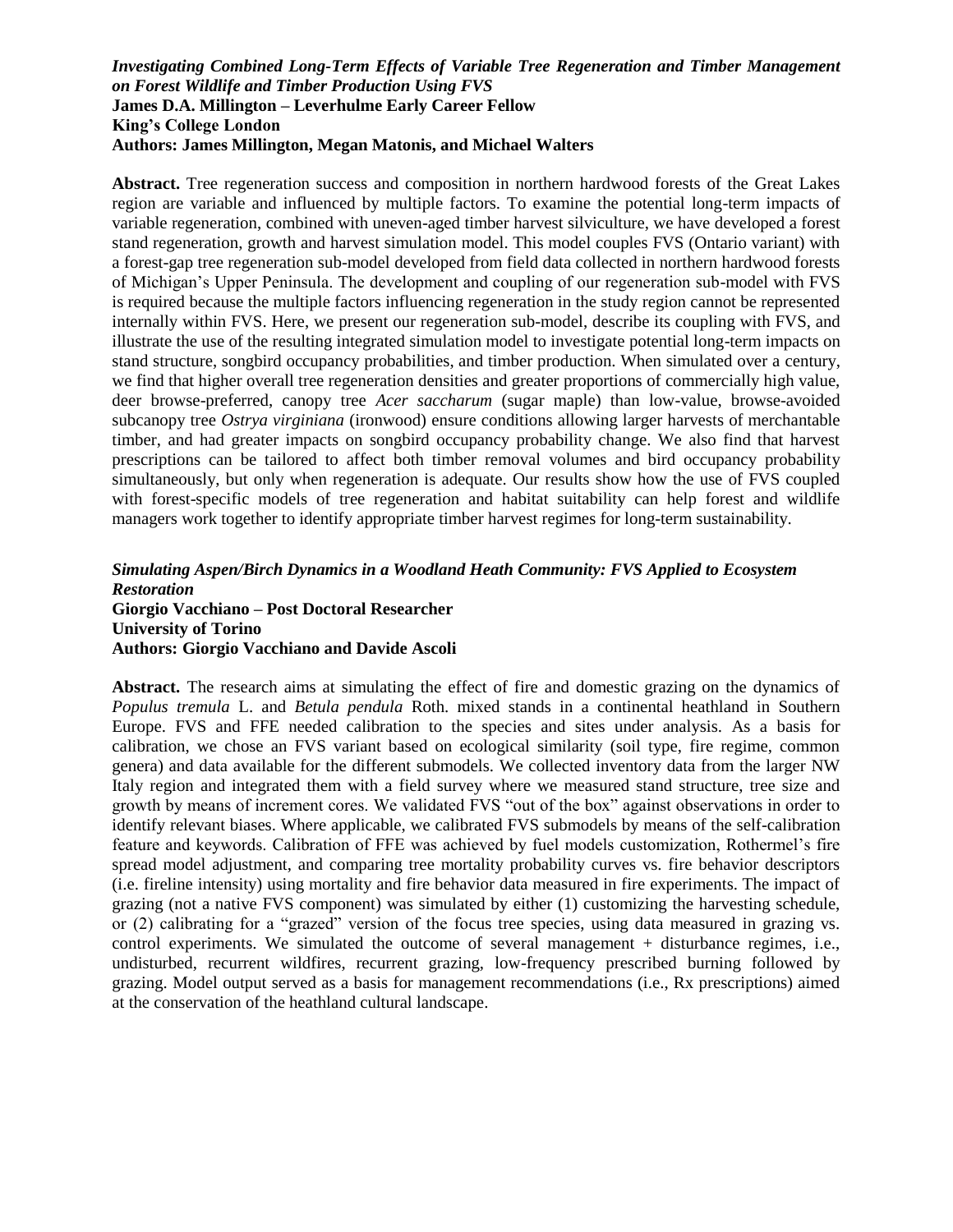# **Thursday April 19 th, 2012 Workshops**

All workshops will be held in the Natural Resources Research Center, Building A, located west of the Hilton Hotel on Centre Ave. The distance from the hotel to the Natural Resources Research Center is approximately 2.5 blocks.

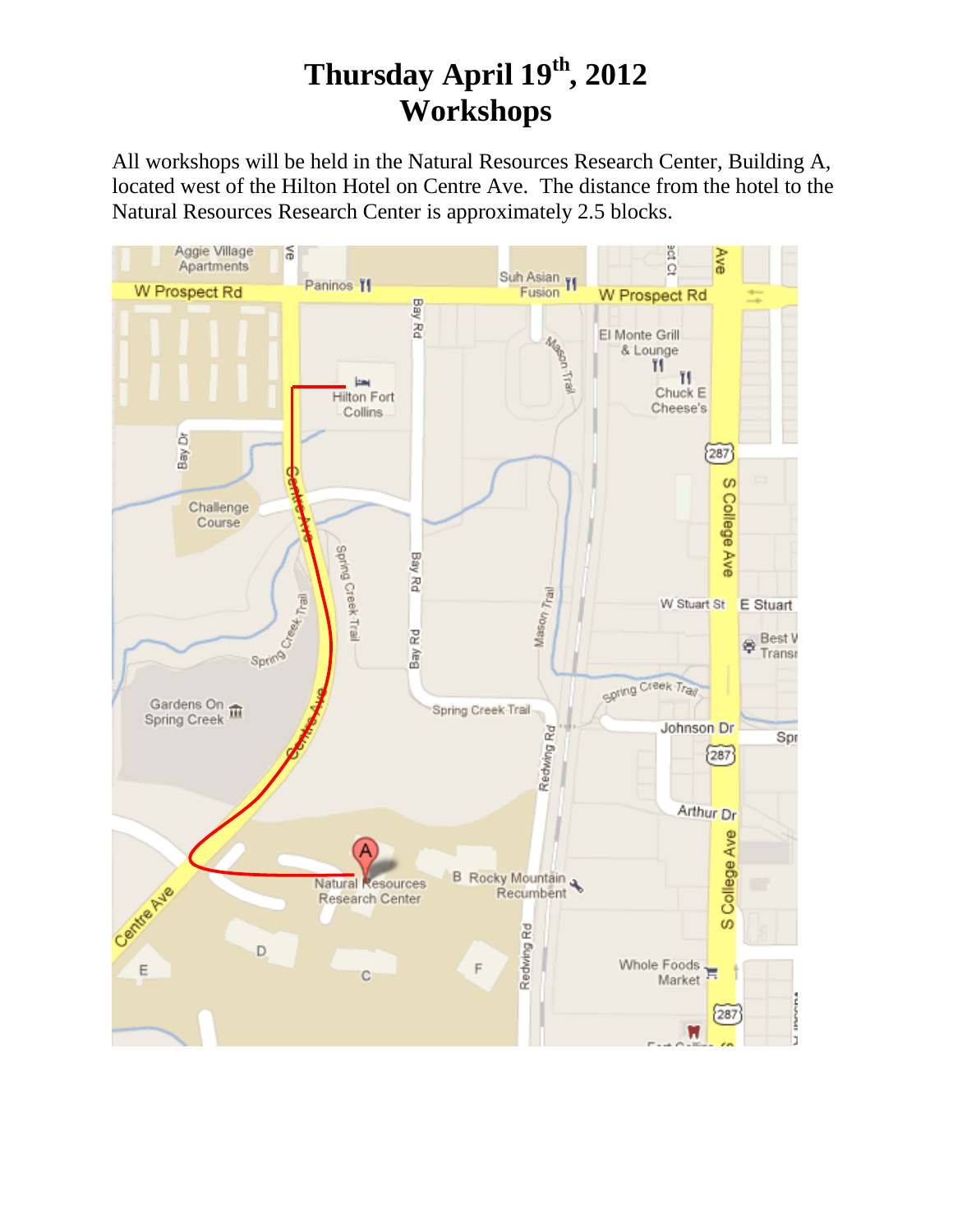#### *Refresher*  **8:30– 11:30am Organized by Chris Dahl and Stacie Holmes Room 313**

This course is designed as a refresher workshop on how to use the Suppose Interface to make FVS growth projections. By the end of the workshop you will be able to perform basic management actions, adjust FVS runs to local conditions by using model modifiers, and obtain various FVS output reports.

#### *Advanced Topics* **8:30– 11:30am Organized by Leah Rathbun and Don Vandendriesche Room 122-124**

This workshop will provide hands on modules designed to expand your knowledge on creating custom output variables and simulating advanced management activities.

#### *Ask the Experts* **8:30– 11:30am Organized by Michael Van Dyck, Erin Smith-Mateja, Chad Keyser, Stephanie Rebain, Lance David, and Bob Havis Room 120**

You've probably seen books with titles containing the phrase, "everything you wanted to know but were afraid to ask." Well this is the place to actually ask the questions you've been afraid to ask. This "workshop" is actually an open discussion forum designed to answer any questions the attendees may have. Most of the FVS staff will be on hand, as will several other "experts" knowledgeable in aspects of the FVS model. Questions could potentially refer to actual problems or theoretical issues. They could range from specific procedural techniques to general practices; from underlying models to overall model concepts; from simulation to interpretation; from commonplace to obscure. Questions could be in the form of "how do I ..." or "why does the model ..." or "is there a better way to ..." or any other form.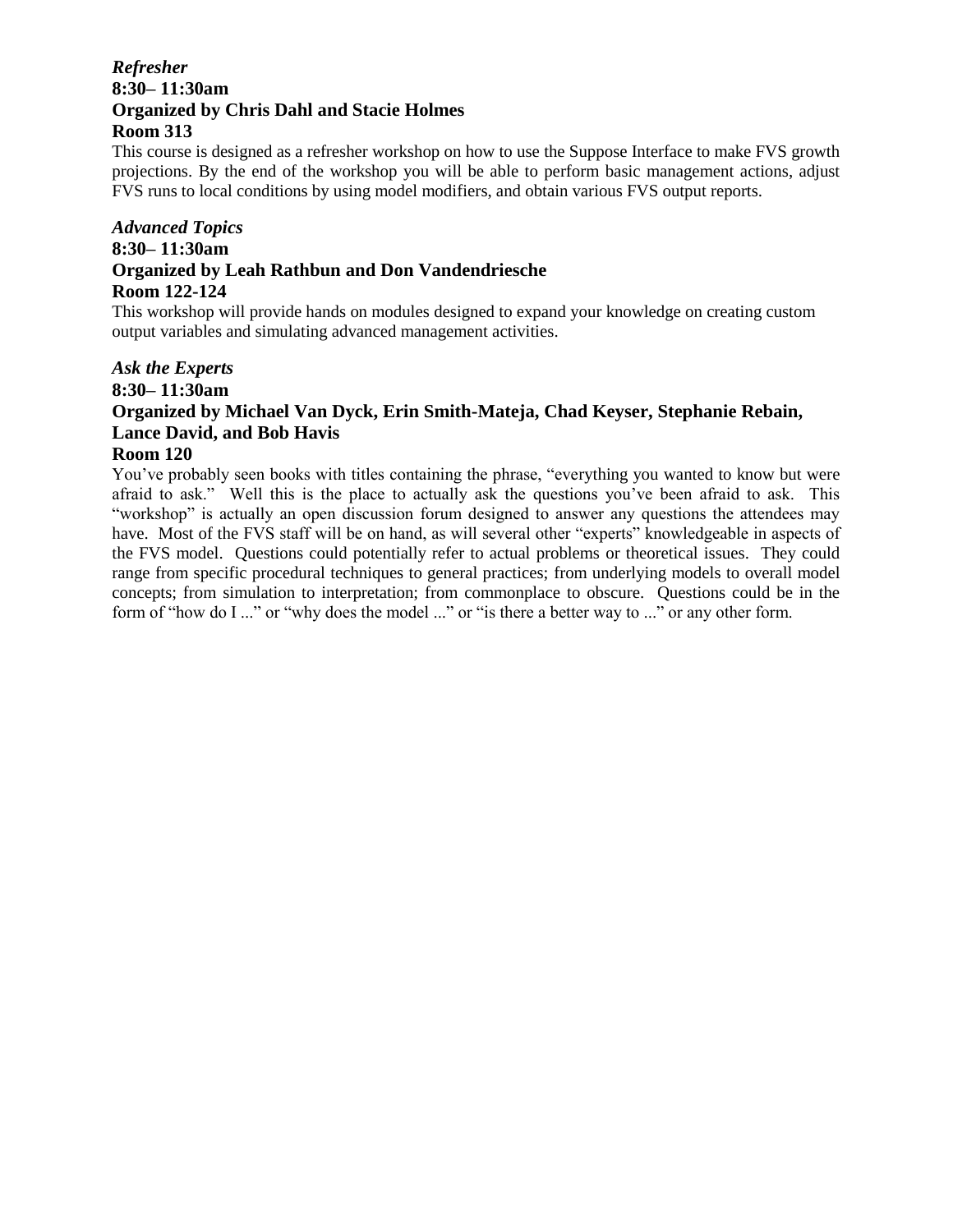#### *Carbon* **12:30– 3:00pm Organized by Stephanie Rebain and Coeli M. Hoover Room 313**

This hands-on workshop will cover the basics of the FVS carbon reports. Topics include an overview, using Suppose to request the reports, reviewing the output, and practicing with some example data.

#### *Climate*

### **12:30– 5:00pm Organized by Erin Smith-Mateja and Nicholas L. Crookston Room 120**

Nick Crookston (RMRS) with the FVS staff will provide a hands-on workshop covering the Climate-FVS model for the western FVS variants (excluding Alaska). The workshop will provide background and instruction on how to use the FVS-Climate Extension.

#### *Landscape-level Analysis*

#### **12:30– 5:00pm Organized by Chad Keyser, Jonathan Marston, Lynne Bridgford, and Eric Twombly Room 122-124**

The FSVeg Spatial Data Analyzer support team in conjunction with FVS staff will provide a workshop that will examine landscape analysis with FVS using the Forest Service product FSVeg Spatial Data Analyzer. The majority of the workshop will consist of discussion and demonstration of the applications capabilities. Topics will include: Acquisition of project data, visualization of FVS data, application of FVS activities to a landscape, alternative management, treating only portions of an area and imputing data across a landscape. There will be a few opportunities during the workshop to participate in hands-on exercises. It is important to note that the Data Analyzer currently runs in the Forest Service environment. For outside agency participants, options will be provided to participate in the hands-on work.